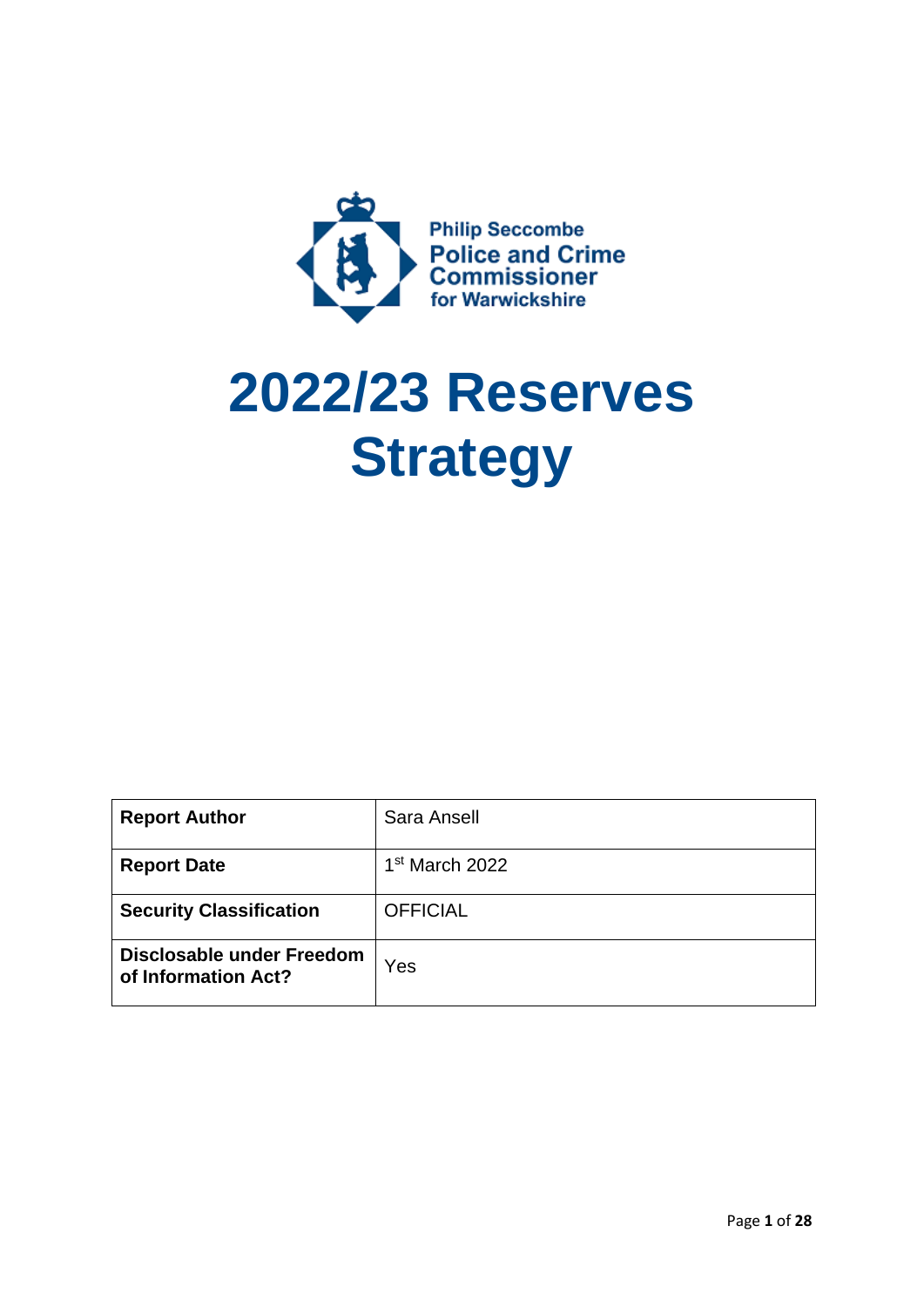## **1. Introduction and background information**

- 1.1The requirement for reserves is acknowledged in statute. Sections 32 and 43 of the Local Government Act require precepting authorities (and billing authorities) in England and Wales to have regard to the level of reserves needed for meeting estimated future expenditure when calculating the budget requirement.
- 1.2This report provides information on the estimated levels of reserves including unapplied receipts currently held and explains how some of these will be used over the next five years to help support the revenue budget and capital programme, ensure the Police and Crime Commissioner (PCC) and Chief Constable meet statutory responsibilities, manage critical risks and contribute towards key strategic initiatives. This reserves strategy is a fundamental part of the overall financial strategy for the PCC.
- 1.3This strategy refers to different types of reserves held by the Commissioner, although it should be noted that in England and Wales, earmarked reserves remain legally part of the General Reserve, although they are accounted for separately.
- 1.4There are a number of safeguards in place to support the financial planning and control process. These include:
	- The balanced budget requirement (Local Government Act 1992 s32 and s43).
	- Chief Finance Officers duty to report on the robustness of estimates and adequacy of reserves (Local Government Act 2003 s25) when the PCC is considering the budget requirement.
	- Legislative requirements for each PCC to make arrangements for the proper administration of their financial affairs and that the Chief Finance Officer has responsibility for the administration of those affairs (section 151 of the Local Government Act 1972).
	- The requirements of the Prudential Code.
	- Auditors will consider whether audited bodies have established adequate arrangements to ensure that their financial position is soundly based.
- 1.5These requirements are reinforced by section 114 of the Local Government Finance Act 1988, which requires the Chief Finance Officer to report to the PCC if there is likely to be unlawful expenditure or an unbalanced budget. This would include situations where reserves have become seriously depleted and it is forecast that the PCC is unable to meet its expenditure in a particular financial year. The issue of a section 114 notice cannot be taken lightly and has serious operational implications, and in the unprecedented event of such a notice being served, the PCC must consider it within 21 days and during that period the force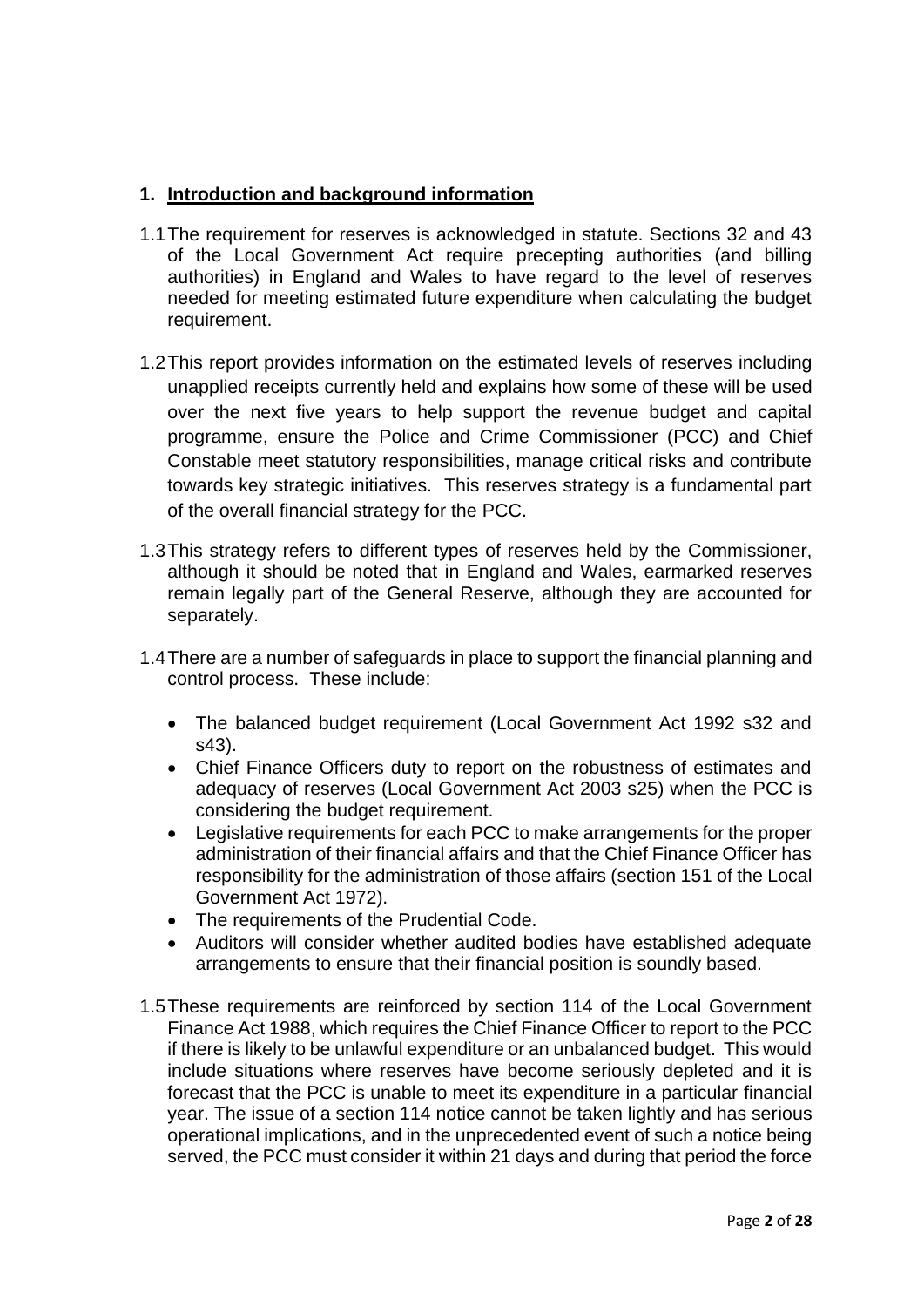would be prohibited from entering into new agreements involving the incurring of expenditure.

- 1.6Whilst it is the primary responsibility of the PCC and his Chief Finance Officer to maintain a sound financial position, external auditors will, as part of their wider responsibilities, consider whether audited bodies have established adequate arrangements to ensure that their financial position is sound. However, it is not the responsibility of auditors to prescribe the optimum or minimum level of reserves for individual PCC's or authorities in general.
- 1.7CIPFA's Prudential Code requires the Chief Finance Officers to have full regard to affordability when making recommendations about the Commissioners future capital programme. Such consideration includes the level of long-term revenue commitments. In considering the affordability of his capital plans, the Commissioner is required to consider all of the resources available to him and estimated with any certainty over the medium term, together with the totality of his capital plans and revenue forecasts for the forthcoming year and the following two years. There is a requirement for three-year revenue forecasts across the public sector and the PCC maintains a longer term five year Medium Term Financial Plan (MTFP) to the end of 2026/27 to achieve this. This is good practise and is an approach endorsed by CIPFA to promote and demonstrate resilience and financial sustainability. The MTFP will continue to be reviewed regularly and updated formally each year. The provisional finance settlement for 2022/23 was received on the 16<sup>th</sup> December 2021, and was confirmed in February 2022. It included the details regarding the revenue and capital grant for one year only, but provided higher level indicative figures of planned government spending for police, and the precept flexibility afforded to PCC's over a three year period covering the term of the spending review period.
- 1.8CIPFA and the Local Authority Accounting Panel do not accept that there is a case for introducing a generally acceptable minimum level of reserves. Commissioners on the advice of their Chief Finance Officers should make their own judgements on such matters taking into account all relevant local circumstances. Such circumstances will vary between local policing areas and PCC's and will also vary over time. CIPFA has however provided some helpful guidance to public bodies on the establishment and maintenance of local authority reserves and balances, setting out key factors that should be taken into account locally in making assessments of the appropriate levels to be held.
- 1.9This guidance is followed by the Treasurer in assessing the adequacy of reserves, and is documented within the annual budget report. The guidance enables a well-managed organisation, for example, with a prudent approach to budgeting being able to operate with a level of general reserves appropriate for the risks (both internal and external) to which it is exposed. In assessing the appropriate level of reserves, such an organisation will ensure that the reserves are not only adequate, but are also necessary. The Home Office has however, indicated that it does not expect the level of reserves held by PCC's to be more than 5% of net revenue expenditure. Section 26 of the Local Government Act 2003 does give Ministers in England and Wales a general power to set a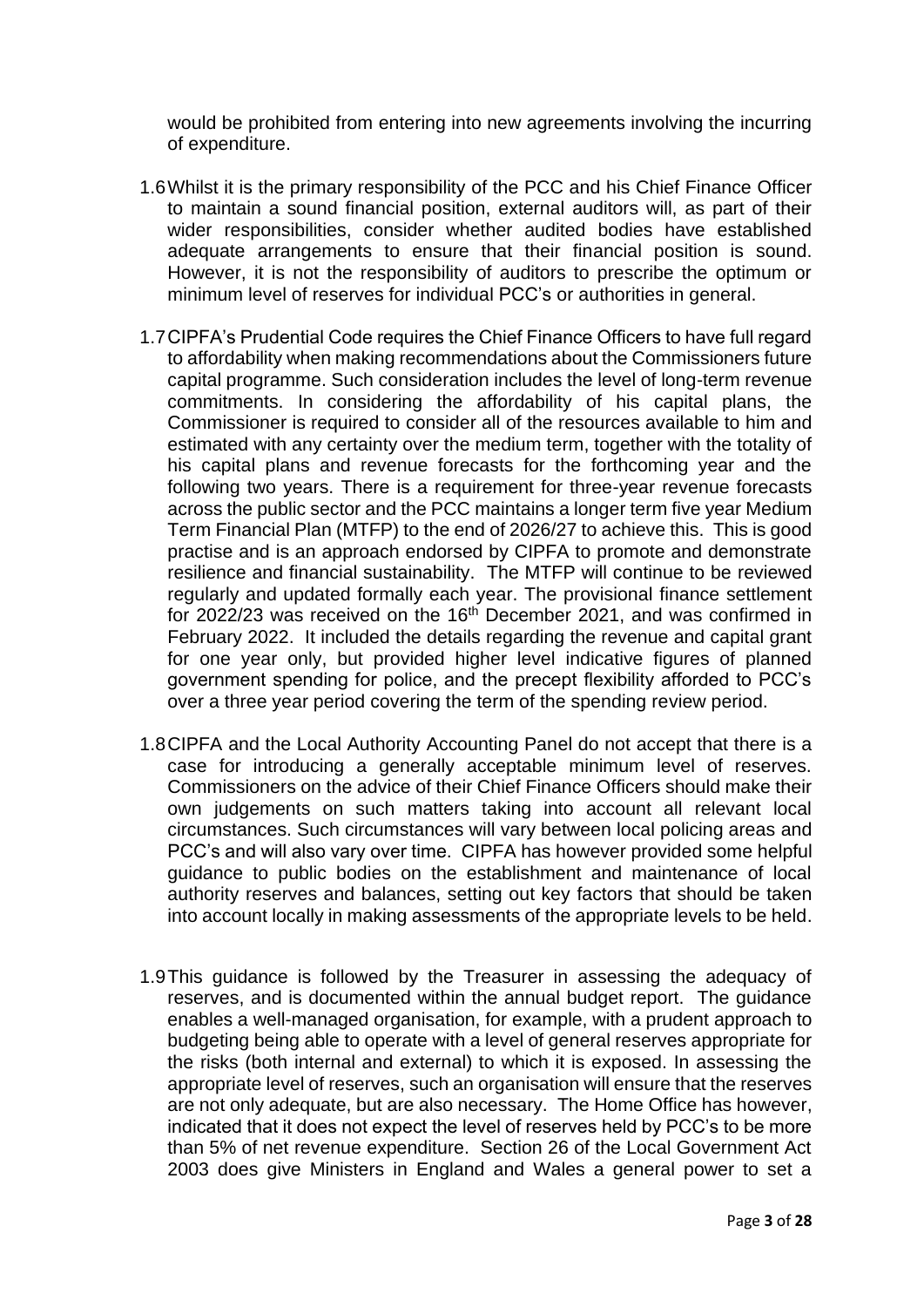minimum level of reserves for authorities. However, the government has undertaken to apply this only to individual authorities in the exceptional circumstances where the authority does not act prudently, disregards the advice of its Chief Finance Officer and is heading for serious financial difficulty.

1.10 The 2022/23 reserves strategy is a comprehensive revision to last years' reserve strategy. It includes the types of reserves held, their purpose, the risk assessment process for setting reserve levels, and how reserves are managed, deployed and monitored. The reserves strategy will continue to be updated annually to ensure that it is current and reflects local risks and circumstances.

## **2. The Commissioners approach to holding reserves:**

- 2.1 The use of a significant proportion of the Commissioner's reserves over the life of the Medium Term Financial Plan is an important element of the financial strategy. The Commissioner holds reserves for a variety of reasons. These are outlined within the annual budget report and the Medium Term Financial Plan. The reasons for holding reserves are however outlined below for completeness and clarity:
	- To meet potential operational events where the precise event, date and amount required for such events cannot be accurately predicted. For example major events that would require the use of the General Reserves. These are detailed within the general reserve risk assessment included at appendix A.
	- To address any fluctuations in government funding in the short-term and allow time for appropriate action to be taken to balance the budget.
	- To meet forthcoming budget and transformational events where the precise date and amount is not always known with absolute certainty, but which will also support the force to navigate and make progress to achieve its new operating model for service, by supporting ad-hoc revenue and capital projects, including pump-priming invest to save initiatives.
	- To support PCC work, where specific additional expenditure is met from this reserve which meets requirements.
	- A reasonable amount to meet specific risks which can cause peaks, troughs in revenue expenditure in certain areas of the business including legal and insurance matters, pensions and income levels.
	- To meet specific costs associated with road safety activity.
	- To manage specific risks arising from any commercial activities undertaken
	- To meet specific costs and risks associated with certain activities including arising from redundancies, legal challenges, pay levels, insurance, and enhanced sustainability measures.
	- To meet specific costs associated with Covid and any other operational events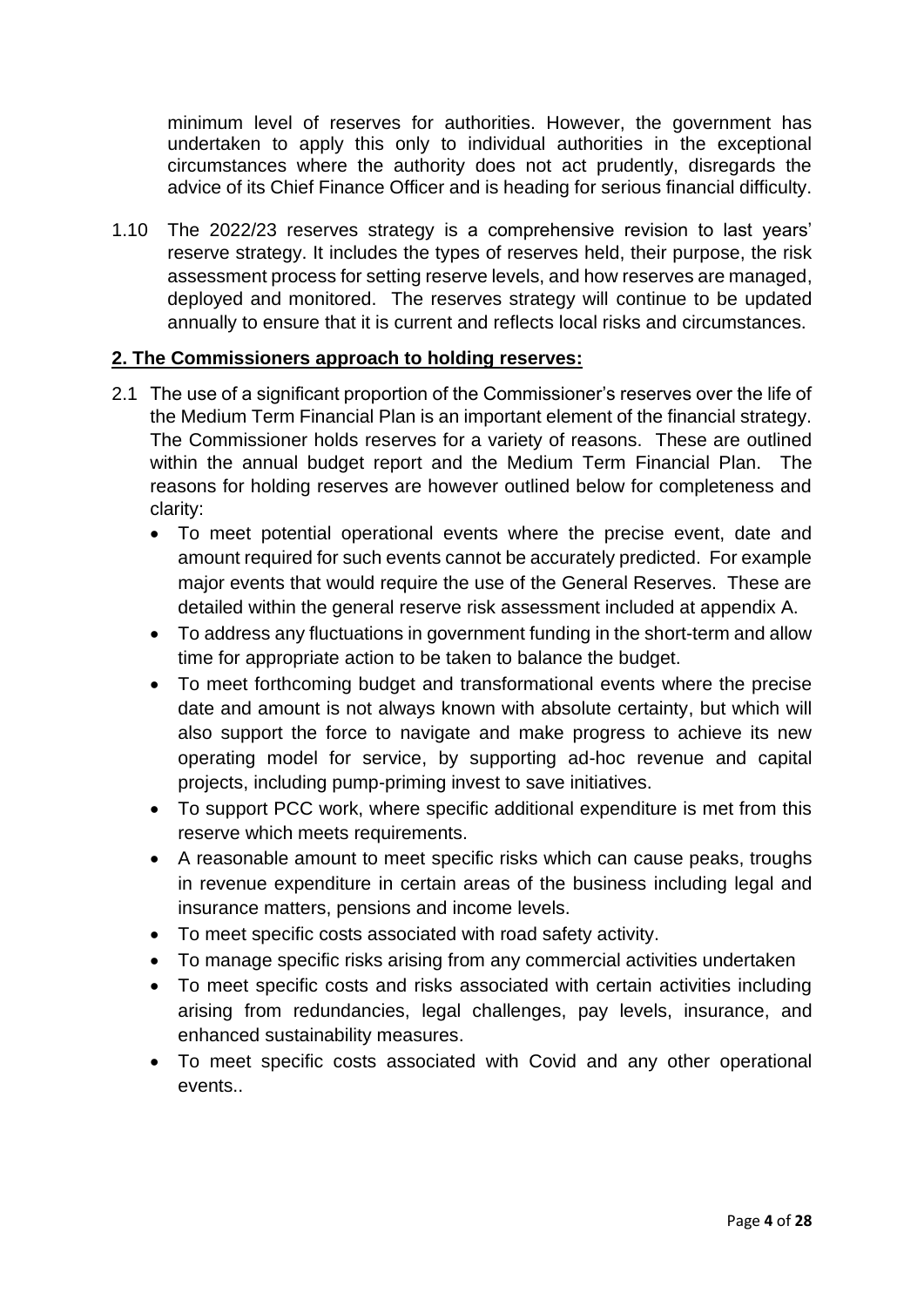# **3. Current Financial Climate:**

- 3.1 The current financial climate has grown increasingly uncertain during the Covid 19 crisis and the current economic challenges and rising costs of living are also creating further fiscal challenges. At the local level the force have been successful in recruiting their share of the 20,000 officers to date, and this should provide increased scope for other overtime costs and the transformation programme to be managed more effectively. 2022-23 will be the final year of the uplift programme. The force will recruit a further 55 officers, supported by more PCSO's and a more efficient and productive workforce enabled following recent investments in ICT. It is anticipated that the Force will remain on target for achieving its recruitment targets, but must also manage this carefully, particularly as the number of leavers is beginning to increase. The drive for achieving efficiency savings continues and in balancing the 2022/23 budget £0.201m of savings will be removed from the budget on 1 April 2022. The Empower programme will be the new vehicle for considering the optimum operating model for the force across the medium term. There will be three workstreams – place, people and technology with the aim of improving productivity and driving efficiency following the recent heavy investment in ICT. The programme will be the principal method of identifying savings options to address the £3m saving identified across the medium term financial pan to produce a balanced budget. The outcomes form the review will be known in early summer, and the options will continue to be considered and implemented during the course of the year.
- 3.2 Whilst further direct pressures are now considered less likely as a result of covid, as we all learn to live with covid, the international uncertainty created by war in Ukraine, and the resulting recovery, and the challenges with supply chains, rising inflation and cost of living increases are likely to have an impact for some time. Inflation has been provided for within the 2022-23 budget, but where inflationary increases particularly on energy costs, impacted further potentially by the conflict in Ukraine, may mean that inflation rises further and is sustained at higher levels for longer periods of time. Reserves may therefore be needed to support such additional costs as necessary.
- 3.3 The financial strategy for Warwickshire is to achieve a 'good and balanced budget'. The 2022/23 budget achieves this, with no routine reliance on reserves to meet day to day operating costs. The MTFP also highlights further savings of approximately £3m for the three years beyond 2023-24 and the Empower programme is undertaking early planning to address this.

# **4. Types of Reserve:**

This document aims to provide an over-arching strategy that defines the boundaries within which the approved budget and Medium Term Financial Plan (MTFP) operate. The types of reserve held are considered in turn below: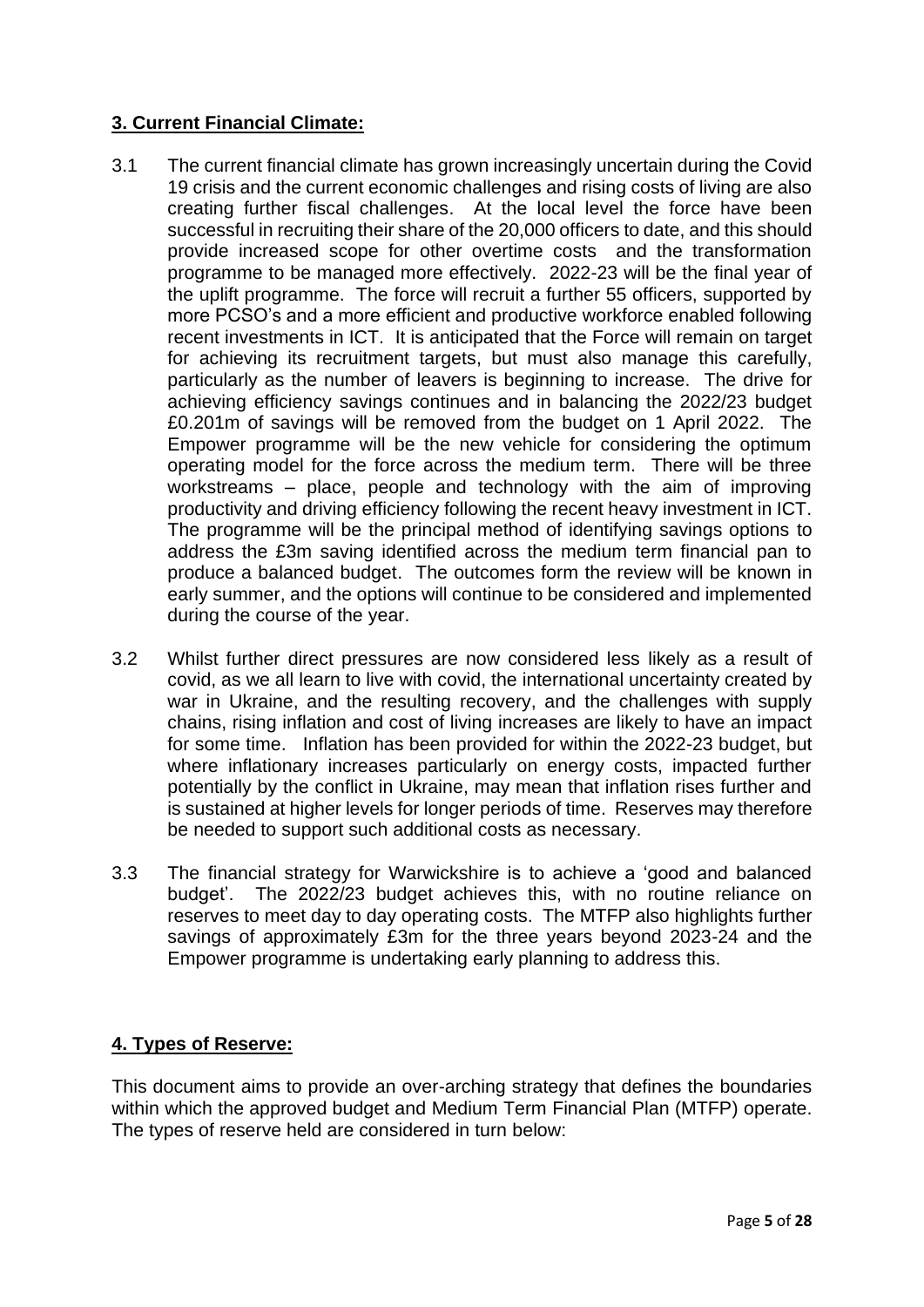## The General Reserve

- 4.1 It has been established that General Reserves will be maintained at a level of £5million for 2022/23. This represents approximately 4% of net revenue expenditure. The £5.000m level has been retained since 2017/18, but net revenue expenditure has increased over that period. The Treasurer therefore advises that careful consideration should be given in future years to increase the general reserves so that they continue to represent between 4% and 5% of net revenue expenditure. In 2022/23, provision of £5.000m retains coverage within this range, and therefore an increase is not deemed necessary, especially given the extent of detailed budget work undertaken by the finance team, the ongoing success of the commercial services, healthy income streams, spending coming under control as the force have rebuilt services and emerged from the former strategic alliance and earmarked reserves being held to manage risk and future known commitments. However, in 2023/24 based on the MTFP, £5.000m of general reserve would equate to less than 4% of net revenue expenditure and as part of the budget process next year, this level should be reviewed. The adequacy of reserves statement, within the budget report, follows a risk based review of the level of reserves and provides some further context to the potential use or circumstances surrounding the use of the general reserve however, this is not exhaustive as new risks will emerge during the course of a year. The purpose of this reserve is essentially to provide for any unexpected operational expenditure that cannot be managed within existing budgets. Such expenditure would be expected to be one-off and resulting from an extraordinary event.
- 4.2 Authorisation to finance such expenditure must be obtained in advance from the Commissioners Chief Finance Officer, in accordance with the scheme of delegation and the protocol between the force and the PCC's office. Where time permits the request should be supported by a business case.
- 4.3 As the net budget position continues to change the level of general reserves must be monitored to ensure that it is maintained at an appropriate level.
- 4.4 Appendix A is an extract from the budget report for 2022/23 and outlines the adequacy of reserves statement and risk analysis undertaken by the Treasurer.

## Earmarked Reserves

- 4.5 Unlike general reserves earmarked reserves have been identified for specific events and risks where there are anticipated costs that can only be estimated. It is therefore prudent for the Commissioner to identify such areas of expenditure and set aside amounts that limit future disruption that could be caused by unforeseen events. Such expenditure usually arises out of changes in legislation, policy, or where the organisation is working on a specific project e.g. transformation or vetting. Expenditure relating to earmarked reserves has to specifically relate to the purpose of the reserve.
- 4.6 Appendix B details for each of the earmarked reserves that exist at the start of the 2021/22 financial year, the transfers during that year, year end balances,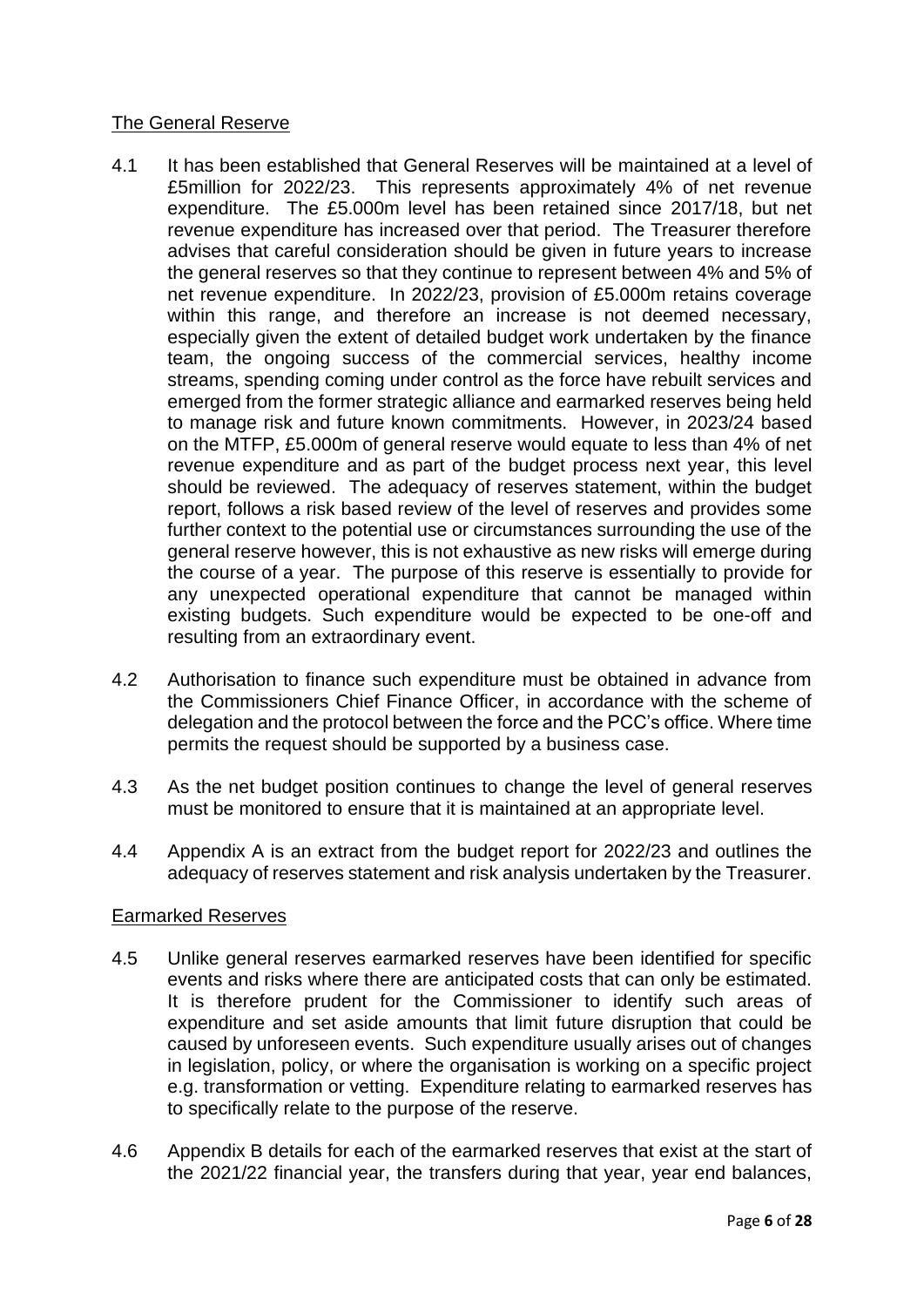as approved by the Commissioner and the future anticipated use over the MTFP.

4.7 Further details on transfers to and from earmarked reserves in 2022/23 are given below:

### Sustainability Reserve

4.8 A new sustainability reserve has been created to provide £0.200m of earmarked funding, from some of the additional collection fund surplus monies to enable and facilitate the work on sustainability and environmental considerations to be progressed further and more quickly. Provision within the capital programme and revenue budgets allows for some investment in such items, particularly on the estate and within our fleet replacement programme, but this reserve is being earmarked, for pilot programmes and other works, to be identified and outlined in business case to facilitate a swifter response to these issues. Whilst value for money is always the underling requirement for all spending, it is acknowledged that sometimes adopting a 'greener approach' may carry the risk of additional costs, or require some initial investment, in order to deliver longer terms savings. It is felt prudent to create and use this earmarked reserve to manage the risk of higher 'green' costs and also as a resource for financing suitable green projects.

#### Safer Roads Reserve

4.9 A transfer from this reserve of £0.250m has been approved in the 2022/23 budget to me the costs of the PCC's road safety grants. The reserve is ringfenced and can only be utilised on addressing and improving road safety across Warwickshire.

#### Pay reserve

- 4.10 A new earmarked reserve has been created in 2022/23 acknowledgement of the risk surrounding the pay award for officers and staff, which may take effect form September 2022. Provision for a 3% increase in pay has been made within the 2022/23 budget, but given the uncertainty and high levels of inflation, and cost of living pressures, there is little intelligence to understand whether this will be adequate or not. The reserve is intended to manage any pay inflation costs above 3% in year, to avoid the need to find other alternative savings in year.
- 4.11 A number of other earmarked reserves are held but it is not envisaged that these will be utilised in 2022/23, although they are retained to manage risk, and meet such costs, should they arise in year. They include:

#### Budget and Transformation Reserve

4.12 The medium term financial plans of the Commissioner are under constant review and will changes as new and reliable information becomes available, however, it is only formally updated once each year, at the same time as the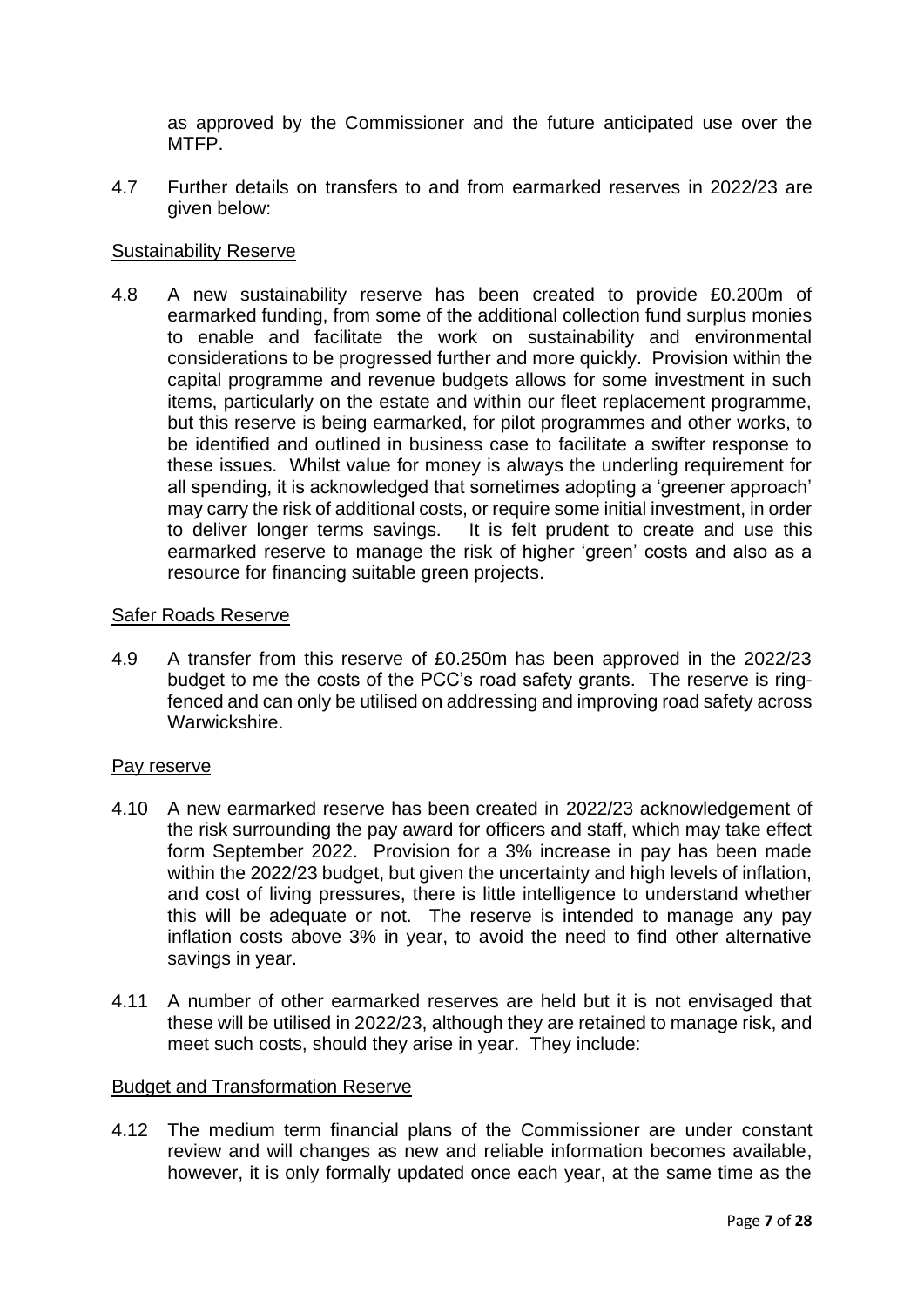annual budget being approved. The financial strategy is to deliver a good and balanced budget that is sustainable, whereby expenditure can be met from within core funding, without a routine reliance on reserves to balance the budget. This has been achieved in 2022/23, through the delivery of some £0.201m of savings, and further savings will be required of approximately £3m over the MTFP. This reserve does however remain as it is acknowledged that there may be pressure on in year and future budgets for example supply chain issues, rising inflation and increases in the general cost of living which may all bring additional cost. The funding formula review is also underway by government, and it is not yet known what the implications of this may be on funding for Warwickshire. The retention of this reserve will however help to manage any adverse effects and provide time for any restructuring of the budget to take place. The uncertain international landscape may also provide increased risks, inflation may increase beyond levels previously envisaged, particularly in relation to energy costs as a result of the conflict in Ukraine, and supply chain challenges may continue for longer. This may result in higher costs than anticipated for some good and services, and this reserve will help to manage this risk. The transition of ICT services is almost complete and further work under the Empower programme will now take place to drive out further efficiencies. This may require some initial investment and this reserve could be used in such circumstances, if approved by the Commissioner. It is therefore felt prudent to maintain this earmarked reserve to manage this risk.

4.13 The former collection fund and grant reserve will be transferred to the budget and transformation reserve. As part of the 2022/23 budget setting round, it was clear that council tax bases and collection fund surpluses had recovered better than anticipated by the billing authorities, and as such the retention of a separate earmarked reserve seemed to serve little purpose. 2023/24 will be the final year of the 2020/21 three year mandated deficit spread to minimise the impact on precepting authorities from collection fund losses, and if this deficit is not offset by further surpluses, it remains entirely correct that a draw down to match the deficit be made from this earmarked reserve. This would be in line with the original intention of the grant. However, it will now be included within the budget and transformation reserve, as any resulting impact will indeed be on the annual budget.

## PCC Grants and Initiatives Reserve

4.14 This reserve has been funded from previous year underspends in the PCC's budget. It is intended to provide for future needs in this growing area of work. Current plans may include utilising part of this reserve to address issues following the Coronavirus pandemic and to better support victims of crime in Warwickshire.

#### Pensions & Redundancy Reserve

4.15 This reserve provides for any expenditure as a consequence of undertaking significant structural change, including pensions and redundancy costs which may be incurred. The retention of such a reserve constitutes sound financial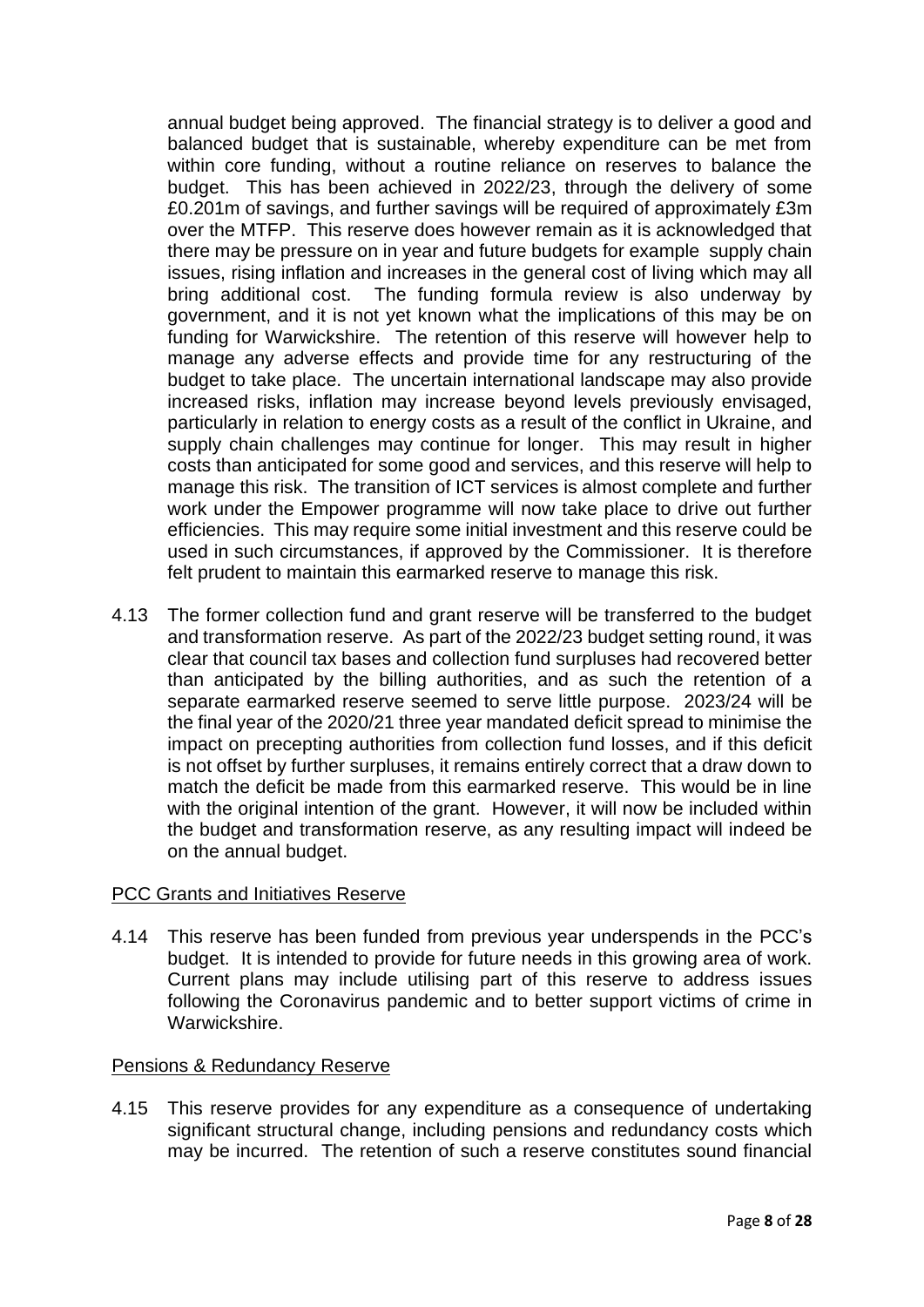planning. The full impact of the Mcloud remedy on pensions is also unclear and this reserve also provides for this.

#### Income reserve

4.16 This reserve has been established to meet any shortfalls in income that may occur during the course of a year, due to a variety of factors, to mitigate risks on the in-year budget. Income budgets were reviewed as part of the 2021/22 budget and sustained shortfalls addressed, but the risk remains and therefore a reserve is maintained until the end of 2022/23.

#### Insurance and legal reserve

4.17 This earmarked reserve is held to mitigate against the risk of excessive insurance or legal costs in any specific year, which would have a detrimental impact on the in-year budget. These costs are often unforeseen, values cannot be anticipated with much certainty, but could be significant.

#### Vetting reserve

4.18 The vetting reserve has been set up to manage risk around the commercial contracting vetting service. Demand for these services continues to be high, and the Chief Constable is the national lead for vetting. However, recent cases, have arguably changed the risk profiles around this area of service, and this reserve will help to mitigate any risks which may arise, not just financially, but also reputationally or legally.

#### Covid-19 and Operational Reserve

4.19 The Commissioner approved the establishment of a Covid-19 reserve in May 2020 to address additional expenditure anticipated during the pandemic. The level and maintenance of this reserve will be kept under review as the pandemic and crisis evolves.

#### Capital Reserves and Balances

- 4.20 In addition to the revenue reserves capital reserves are also maintained. These are used to finance the capital programme. There is a reserve holding Capital Grants Unapplied. This holds the capital grants from the Home Office that have not yet been spent. These grants are applied to fund the capital programme and can be carried forward without penalty until required. The balance on the reserve as at 1<sup>St</sup> April 2021 was nil.
- 4.21 There is also a Capital Receipts Reserve. This holds receipts from the sale of police land and buildings which are no longer needed for operational policing as more efficient use is made of partners' and the policing estate. The annual budget includes the funding requirement and the receipts expected from asset sales over the MTFP. The balance on the reserve as at 1<sup>St</sup> April 2021 was nil.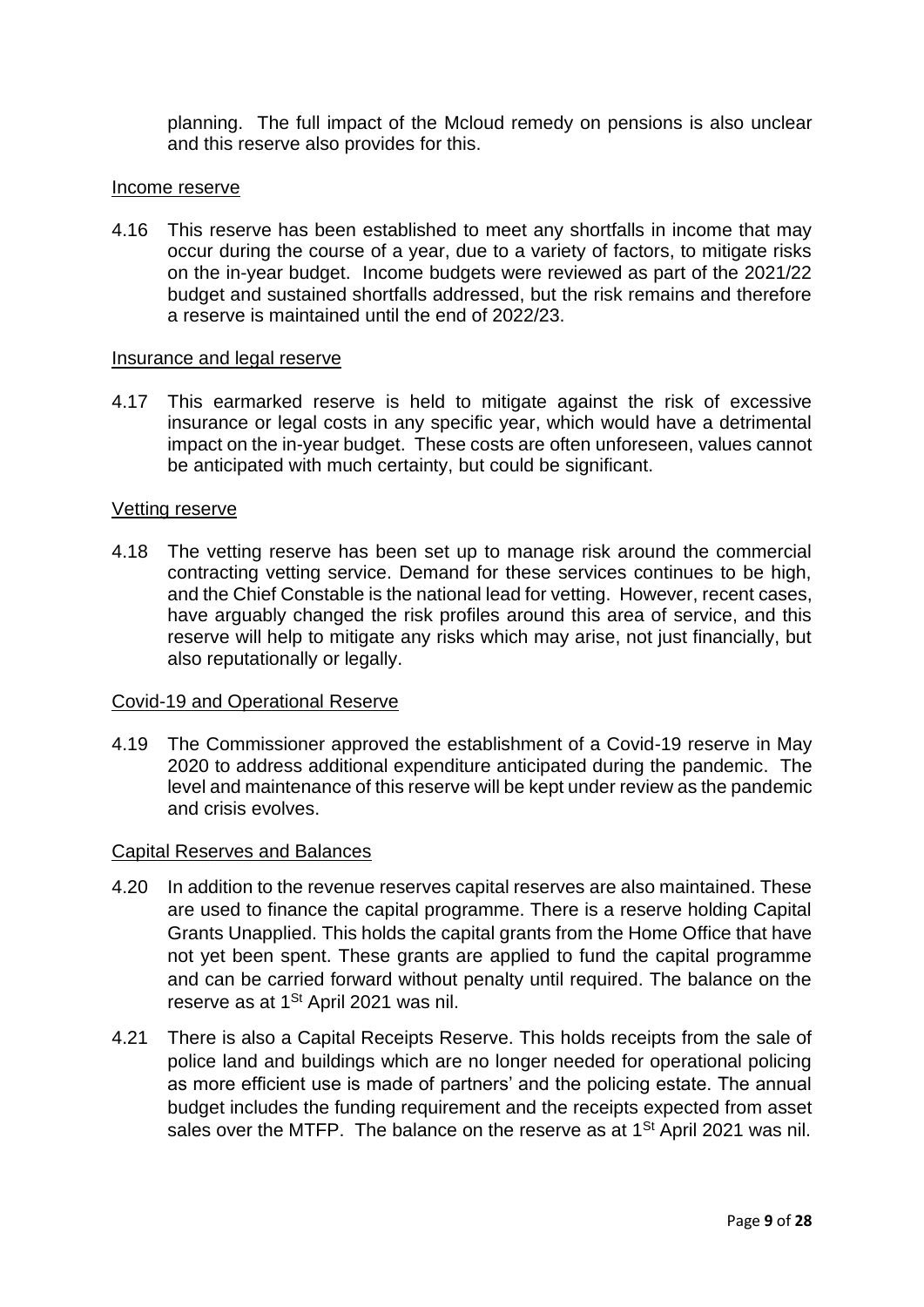4.22 In recent years there has been a move away from capital earmarked reserves, whilst the revenue position is stabilised through the transitional process. This process is drawing to a close, and as capital grants has been removed form 2022/23 onwards, there is an increasing need to identify a sustainable source of capital funding. It is recommended that serious consideration be given to establishing a capital/infrastructure reserve, if the 2021/22 outturn allows to establishing such a reserve to finance future investments. Some revenue contributions to capital are planned over the medium term, to reduce borrowing levels, and capital receipts are also forthcoming over the next twelve months which will also assist with critical capital financing, but the creation of a capital reserve to fund such works needs to now re-feature in the reserves strategy.

## **5. Procedure for use of reserves:**

- 5.1 The use of reserves requires approval of the Chief Finance Officer to the Commissioner and the Commissioner.
- 5.2 All requests to use reserves should be supported by recommendations in the Budget and MTFP Report or Money Matters report, which is scrutinised by the PCC and provides the information to enable future approval or otherwise of reserves via a decision notice by the PCC.
- 5.3 On occasion where an urgent request is being made this should be discussed as soon as possible between the Chief Constable's Chief Finance Officer and the Chief Finance Officer to the Commissioner.

## **6. Monitoring:**

- 6.1 The level of reserves is kept under continuous review. The Commissioner receives a regular financial report (Money Matters) containing recommended use of reserves and levels of reserves together with an annual review of the reserves strategy in January/February as part of the budget setting process and the out-turn position in the summer of each year.
- 6.2 The current level of forecast reserves is relatively healthy, with transfers to reserves taking place in both 2021/22 and also anticipated in 2022/23. This is due to good and prudent financial planning to manage anticipated risk and known costs. Further savings are required to balance future year budgets as per the MTFP and plans are underway to identify options for addressing these. The position will continue to be monitored in year to ensure that reserves are retained at appropriate levels, being neither excessive or too low to manage risk.

# **7. Risk Analysis:**

7.1 Any recommendations that change the planned use of reserves reported within the Annual Budget and precept setting report, will take account of the need for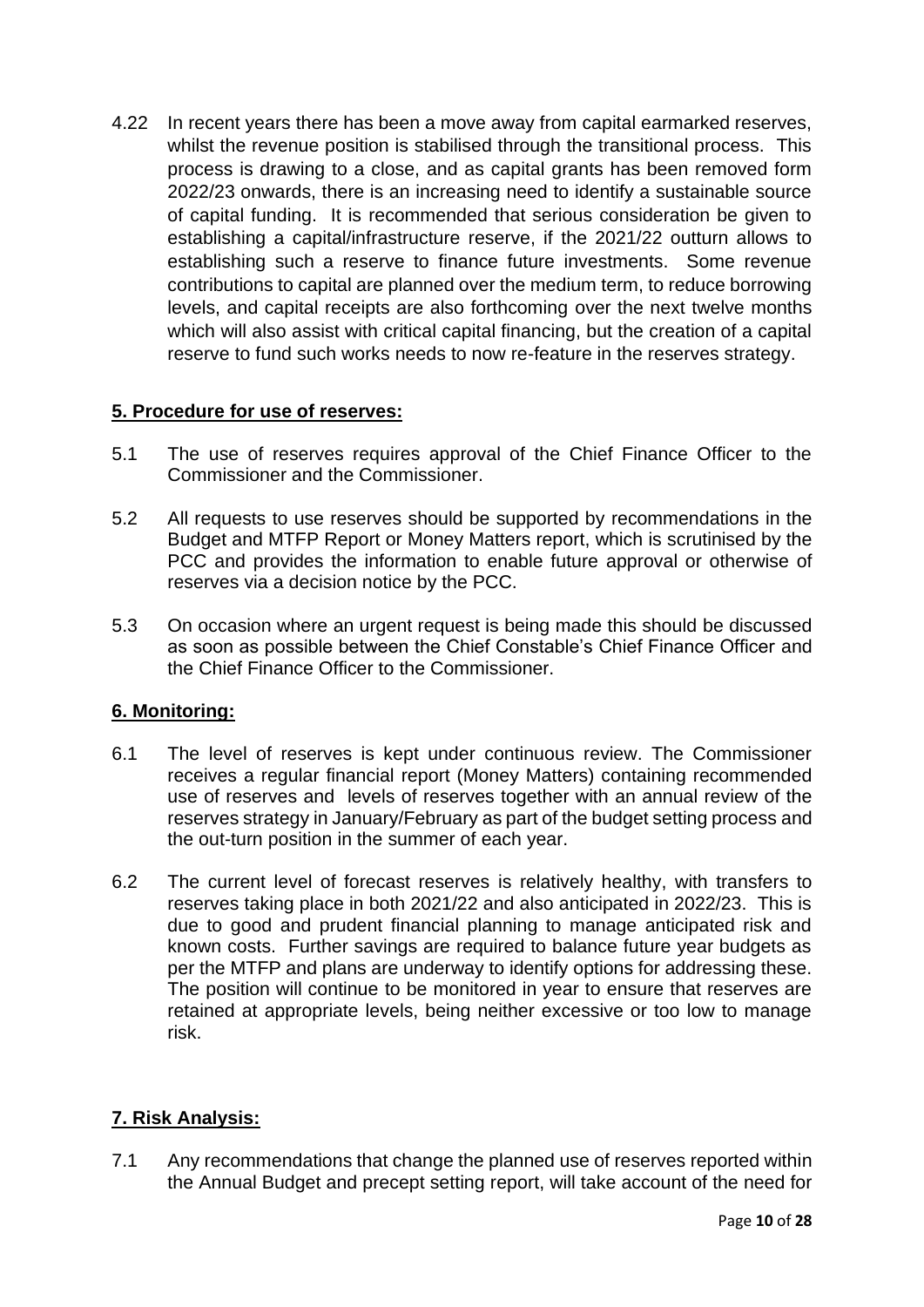operational policing balanced against the need to retain prudent levels of reserves.

- 7.2 The significant risks that have been considered, but which will also be kept under review are:
	- Not being able to deliver or achieve efficiencies and savings during the year, as included within the budget report.
	- The ability to seek financial assistance from the Home Office for major incidents in the form of special grant has been diminished and should no longer be relied upon, so general reserves need to be able to provide for such events at a risk assessed and prudent level.
	- That income levels may not be achieved or over reliance on some specific income streams creates an over exposure to risk.
	- The need to finance organisational change
	- The current financial climate is increasingly uncertain, funding may be impacted following the pandemic, the funding formula review and the international conflict in Ukraine crisis so the reserve provision may be required to mitigate any impact on finances further. Inflation and supply chain issues will all have an impact on police budgets. Prudent provision has been made in year, backed by reserves, particularly pay inflation. However, the effects of these may be increased and more prolonged than originally envisaged due to more recent events in Ukraine.
	- The current uncertainty of the financial markets means that investments may be exposed to greater risk. This is negated by the Treasury Management Strategy, which prioritises security above returns on investment under the current financial climate have reduced significantly.
	- Should the Commissioner and Force be faced with several of the above issues at the same time there would be a more significant and pronounced effect on reserves and their potential use.
	- Once utilised reserves have limited scope for replenishment. This is usually achieved through a budget underspend, or increased income and will be reviewed as part of the work at the end of a financial year.
	- There may be exceptional levels of costs where the level of earmarked reserves held appear insufficient and may need reassessing.
	- Changes in government guidance or policy regarding the levels of reserves held by PCC's.

# **8. Compliance with Home Office Guidance:**

- 8.1 On 31<sup>st</sup> March 2018 the Minister for Policing and the Fire Service published new guidance and the information that each PCC must publish in terms of police reserves. One of the key requirements is that the information on each reserve should make clear how much of the funding falls into each of the following three categories:
	- Funding for planned expenditure on projects and programmes over the period of the current Medium Term Financial Plan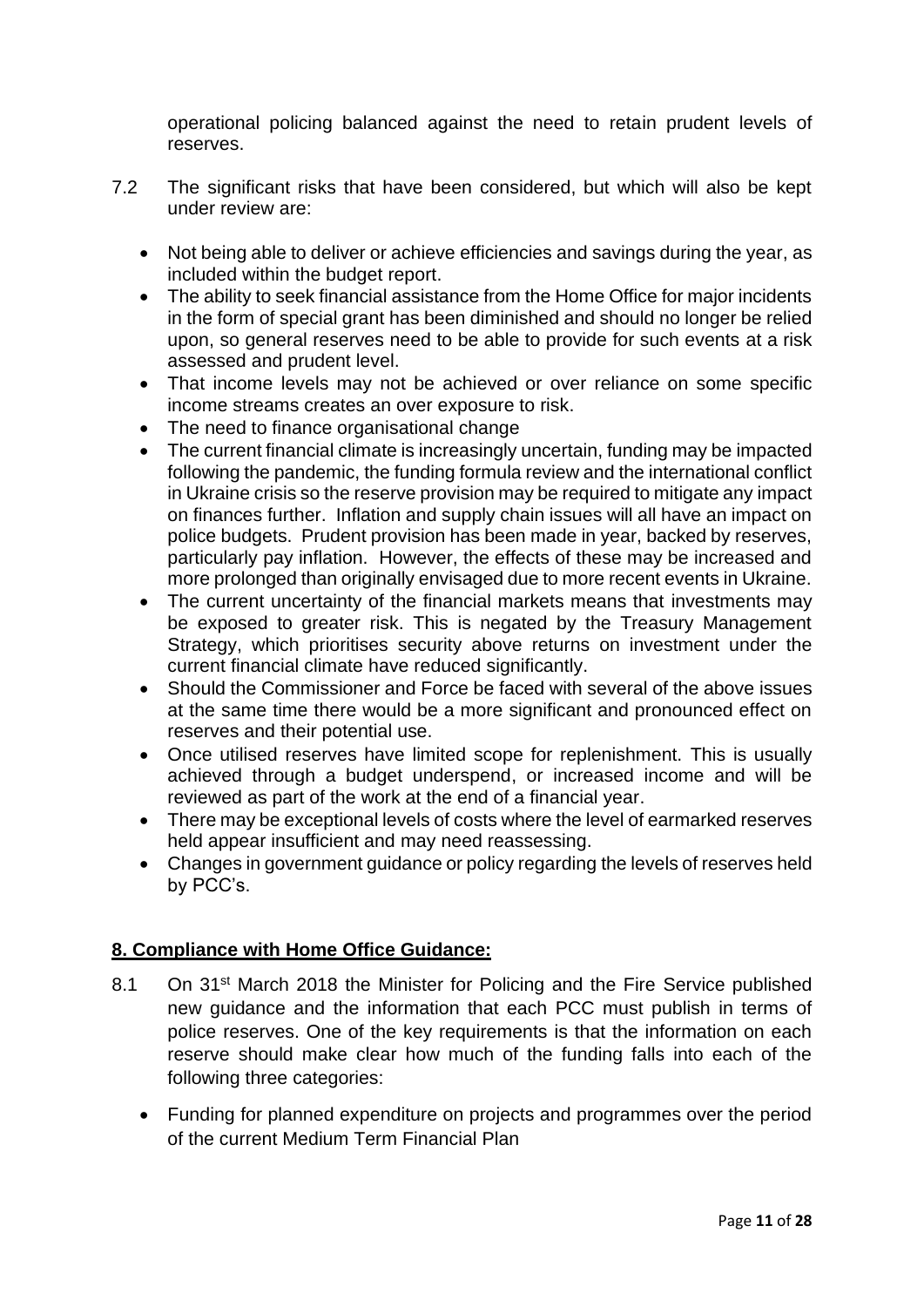- Funding for specific projects and programmes beyond the current planning period
- As a general contingency to meet other expenditure needs held in accordance with sound principles of good financial management
- 8.2 This information is provided in Appendix C.

## **9. Conclusion:**

- 9.1 There has been a comprehensive review of all reserves held by the Police and Crime Commissioner in preparing this 2022/23 reserves strategy. This report sets out clearly and transparently the reserves held, the purpose for which they are held, the plans for their use and the risks and assumptions underpinning them. This strategy will be reviewed annually and the PCC's approval sought. During the year changes may however occur in the MTFP, which affect this strategy. Such changes will be monitored by the Chief Finance Officer and reported to the Commissioner for approval.
- 9.2 Based on current planning assumptions, the level of general reserves in Warwickshire should stay above the recommended minimum level through to 2026/27, although it is suggested that the level of general reserve be reconsidered and potentially increased, based on increasing net revenue expenditure levels from 2023/24 onwards. Adequate provision has been made in earmarked reserves to fund expected one-off pressures and to manage known risks. The reserves strategy acknowledges the need to identify a sustainable source of capital funding. It is recommended that consideration be given to establishing a capital/infrastructure reserve, if the 2021/22 outturn is more favourable, and that this is an area that will increasing need to feature in the future to replace borrowing, the loss of capital grant and the one-off nature of capital receipts funding being used in the short to medium term.
- 9.3 The reserve levels are reliant on the assumptions made across the MTFP, however the current economic outlook is uncertain and it is therefore important that reserves levels are held at adequate levels to mitigate these risks. The financial strategy of a good and balanced budget remains, in line with the police and crime plan priorities and there will be no scope to run down reserves to meet routine ongoing costs, and therefore careful budget monitoring and tight budgetary control are necessary throughout 2022/23 and the MTFP to identify any issues as they arise and enable timely decisions to be made to address the financial implications, which will have to come primarily from within existing budgets.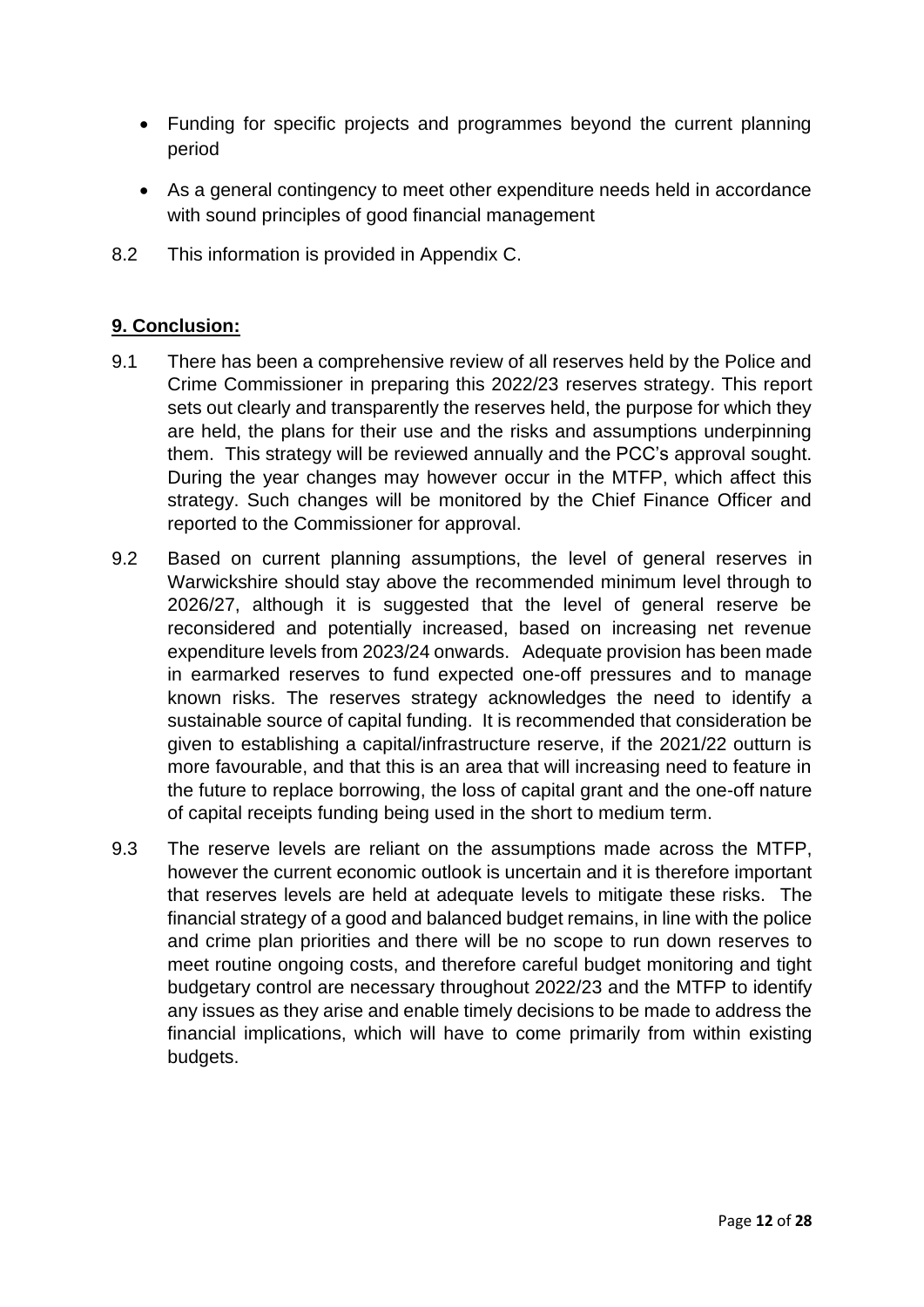# **Appendix A - Adequacy of Reserves statement extract from the 2022/23 Budget report**

When setting the budget and capital programme for the forthcoming year the PCC must be satisfied that adequate consideration has been given to the following:

- Government policy on police spending, as applied to the PCC
- The CIPFA prudential code and the treasury management code
- The impact on the council tax, and the risk of exceeding the limit for triggering a referendum
- Whether the proposals represent a balanced budget for the year
- The robustness of estimates and the size and adequacy of general and specific earmarked reserves
- The CIPFA financial management code of practice and guidance on the level of reserves
- The medium term implications of the budget and capital programme.

Section 25 of the Local Government Act 2003 requires the Commissioner's Treasurer to provide the Commissioner with assurance on the robustness of estimates made for the purposes of the budget calculations and the adequacy of reserves.

The Director of Finance for Warwickshire Police has provided assurance that the main assumptions and estimates used for compiling the budget, are set out within this report, are robust and that the figures in the 2022/23 budget have been based, in his opinion and to the best of his knowledge on sound assumptions. He has also provided assurance that this budget is consistent with the financial strategy (good and balanced budget), provides links to the priorities outlined within the Police and Crime Plan which is underpinned by the Chief Constables Fit for the Future strategy and does not impact adversely on the financial stability of the force in the medium term.

A level of uncertainty does exist, in particular around the review of the funding formula for policing. The outcomes, timing and implementation of any changes is unknown, but it is understood that work is progressing at pace, with some initial outputs expected by early summer 2022 and a broad commitment by government that this will be completed this parliament. Further details will be made available in time as the work progresses, and networking with colleagues at a local, regional and national level will help to improve our levels of understanding. Until then, reserves must continue to be held to manage any changes that may materialise in an adverse way, although the scale of any potential change is unknown, to enable a smooth transition and to minimise the impact on services. There are however opportunities to improve financial planning through the three year spending review announcements and these have been included within the medium term financial plan. The extent of future austerity and the state of the economy, following the end of the pandemic as we learn to live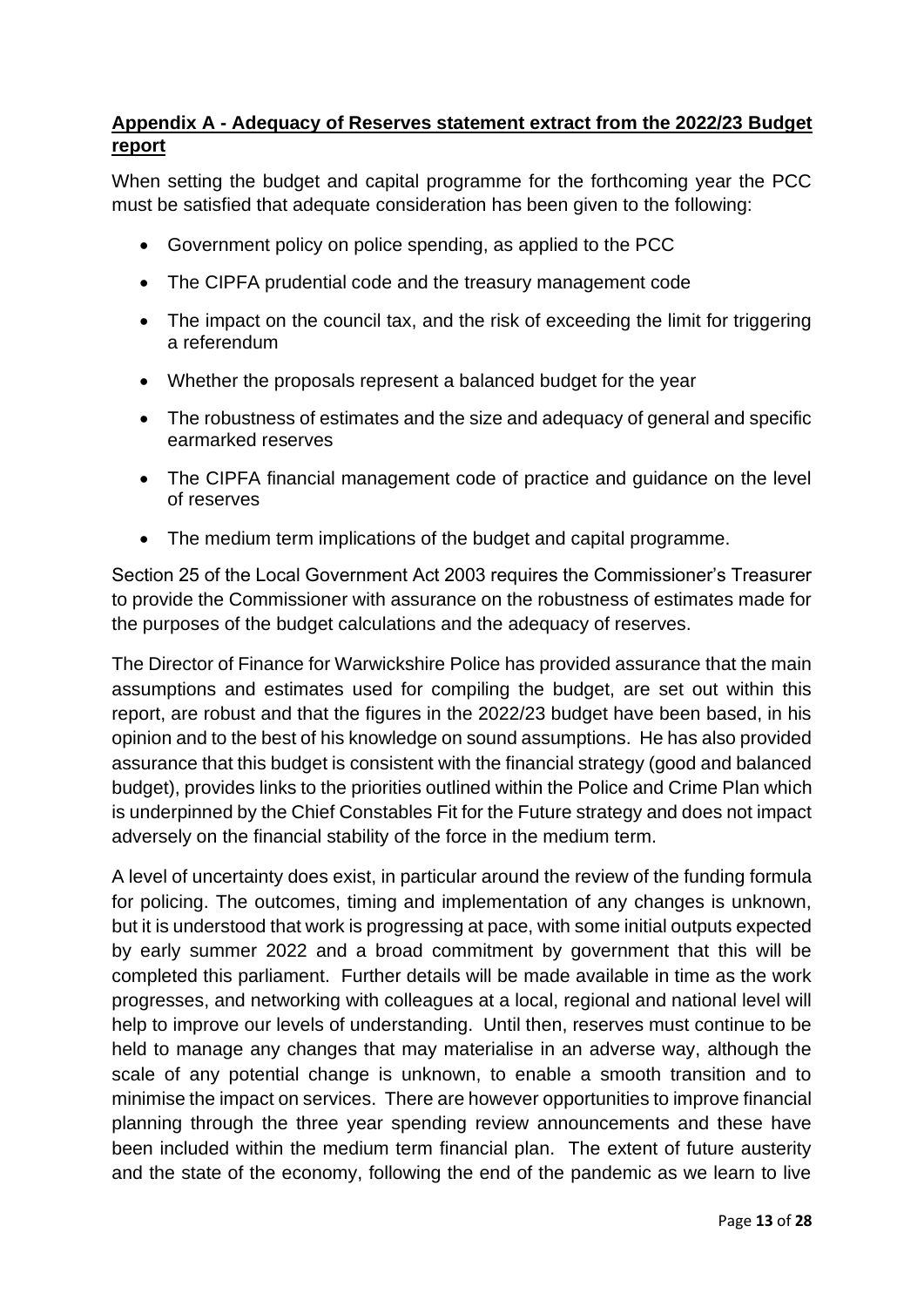with the virus, is of course not entirely known. However, given the period under consideration, the figures contained in the MTFP represent a reasonable and prudent estimate of the likely position and are a sound basis for planning purposes.

The Treasurer for the PCC can provide assurance on the budget and MTFP in that it has been produced in line with the latest government policy, CSR 2021, the provisional settlement (which will be updated when the final settlement is announced), and is also compliant with the latest CIPFA Treasury Management Code and the Prudential Code.

The Localism Act provides communities with the power to veto through a referendum, council tax increases considered by the government to be excessive. The level set by government for 2022/23 is £10 on a band D property. This report and budget is based on a precept increase of £9.75. The budget proposed is balanced and assurance has been sought from the Director of Finance within the force on the robustness of estimates contained within it. These have been scrutinised and challenged by the Treasurer and have been found to be sufficiently robust. This work has also revealed that the MTFP presents a prudent estimate of the future financial pressures that the Commissioner will face.

The budget, MTFP and underlying assumptions will continue to be monitored carefully, along with any national developments, to ensure the Commissioner and Chief Constable are sighted on any emerging risks. Any changes in the final settlement and arising from the confirmation of tax bases and collection fund surpluses or deficits will be incorporated prior to the final budget being approved.

The Director of Finance will be undertaking careful monitoring of the budget during the course of 2022/23 in conjunction with budget holders to manage spending and any consequential impact on reserves. The forecast outturn for 2021/22 looks to be on budget with no adverse changes anticipated at this stage.

In giving assurance on the adequacy of reserves the Treasurer has reviewed levels and compliance as outlined in the latest CIPFA guidance on the establishment and maintenance of Local Authority reserves and balances, which also applies to PCC's. This guidance sets out the factors that should be taken into account locally in making an assessment on the appropriate level of reserves and balances to be held.

The Commissioners reserves are categorised as - General Reserves, Earmarked Reserves and Capital Reserves. These will, in part, be governed by known or likely commitments, and, in part, by his appetite for risk. This should include the strategic, operational and financial risk facing the force, and also include the potential impact of external and internal risks. The Treasurer has thoroughly reviewed the risks facing policing in Warwickshire and reassessed the level of reserves required. In doing so, the Treasurer has complied with the CIPFA guidance with the intention being to ensure clear, transparent reporting around reserve levels in Warwickshire.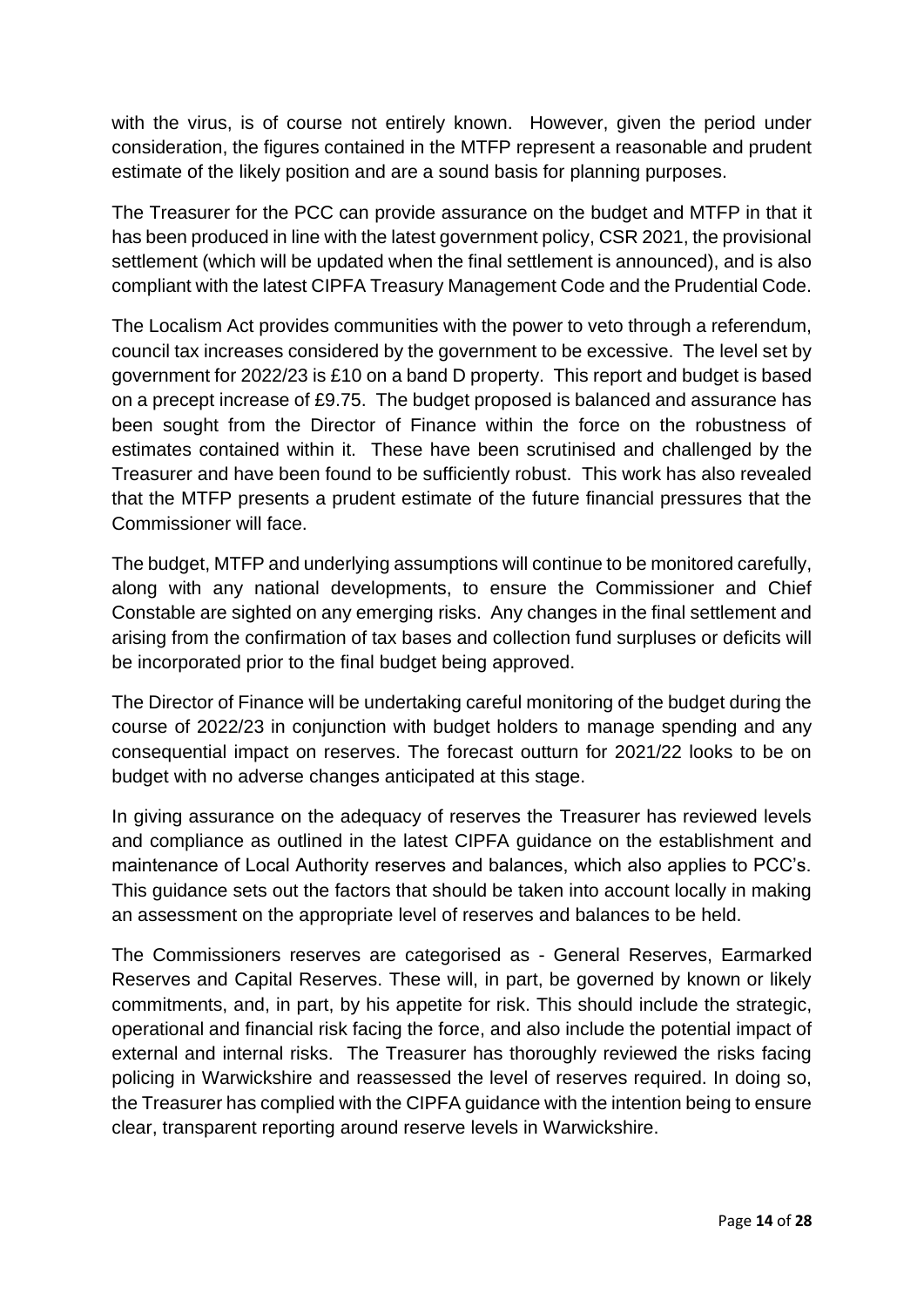The following narrative provides some further detail on the approach, evidence and assurance regarding the adequacy of reserves.

| <b>Budget assumptions</b>                              | <b>Current situation in Warwickshire</b>                                                                                                                                                                                                                                                                                                                                                                                                                                                                                                                                                                                                                                 |
|--------------------------------------------------------|--------------------------------------------------------------------------------------------------------------------------------------------------------------------------------------------------------------------------------------------------------------------------------------------------------------------------------------------------------------------------------------------------------------------------------------------------------------------------------------------------------------------------------------------------------------------------------------------------------------------------------------------------------------------------|
| The<br>treatment<br>inflation and interest<br>rates    | of Warwickshire Police (WP) makes full and appropriate<br>provision for pay and price rises, based on up-to date<br>information and recognising the change in the workforce<br>profile, increments, recruitment and turnover relevant to<br>managing a police establishment.                                                                                                                                                                                                                                                                                                                                                                                             |
|                                                        | Pay inflation represents a more significant risk in the 2022/23<br>budget planning process, than in any other recent year.<br>Networking with other forces and local authorities has<br>resulted in a<br>range of increases being proposed.<br>Warwickshire have included a pay award for officers and staff<br>of 3% in 2022/23, which falls in the middle of this range, and<br>is therefore deemed prudent. The actual pay award increase<br>will not be known for some time. If no other in year funding is<br>available through underspending or increased income, the<br>new pay earmarked reserve will be used to manage the risk<br>on the pay award assumption. |
|                                                        | Non-pay inflation has been included where it is contractually<br>required, or on the best estimate of inflationary increases,<br>based on current spending levels.                                                                                                                                                                                                                                                                                                                                                                                                                                                                                                       |
|                                                        | An informed assessment is made of interest rate movements.                                                                                                                                                                                                                                                                                                                                                                                                                                                                                                                                                                                                               |
|                                                        | All individual expenditure and income budgets are prepared<br>based on the forecast outturn and known or estimated<br>changes.                                                                                                                                                                                                                                                                                                                                                                                                                                                                                                                                           |
| and timing of capital<br>receipts                      | Estimates of the level   The PCC and WP make a prudent assumption on the level<br>and timing of any future capital receipts. The timing of the<br>capital receipts in respect of the sale of excess land at Leek<br>Wootton are known and have been built into the financing of<br>the capital programme. A combination of funding from capital<br>receipts and borrowing, along with minor other sources, is<br>included within the capital plans.                                                                                                                                                                                                                      |
| The<br>treatment<br>Οf<br>demand<br>level<br>pressures | The Force is required to operate and manage within its annual<br>budget allocation.                                                                                                                                                                                                                                                                                                                                                                                                                                                                                                                                                                                      |

Compliance with the 7 key principles in CIPFA's guidance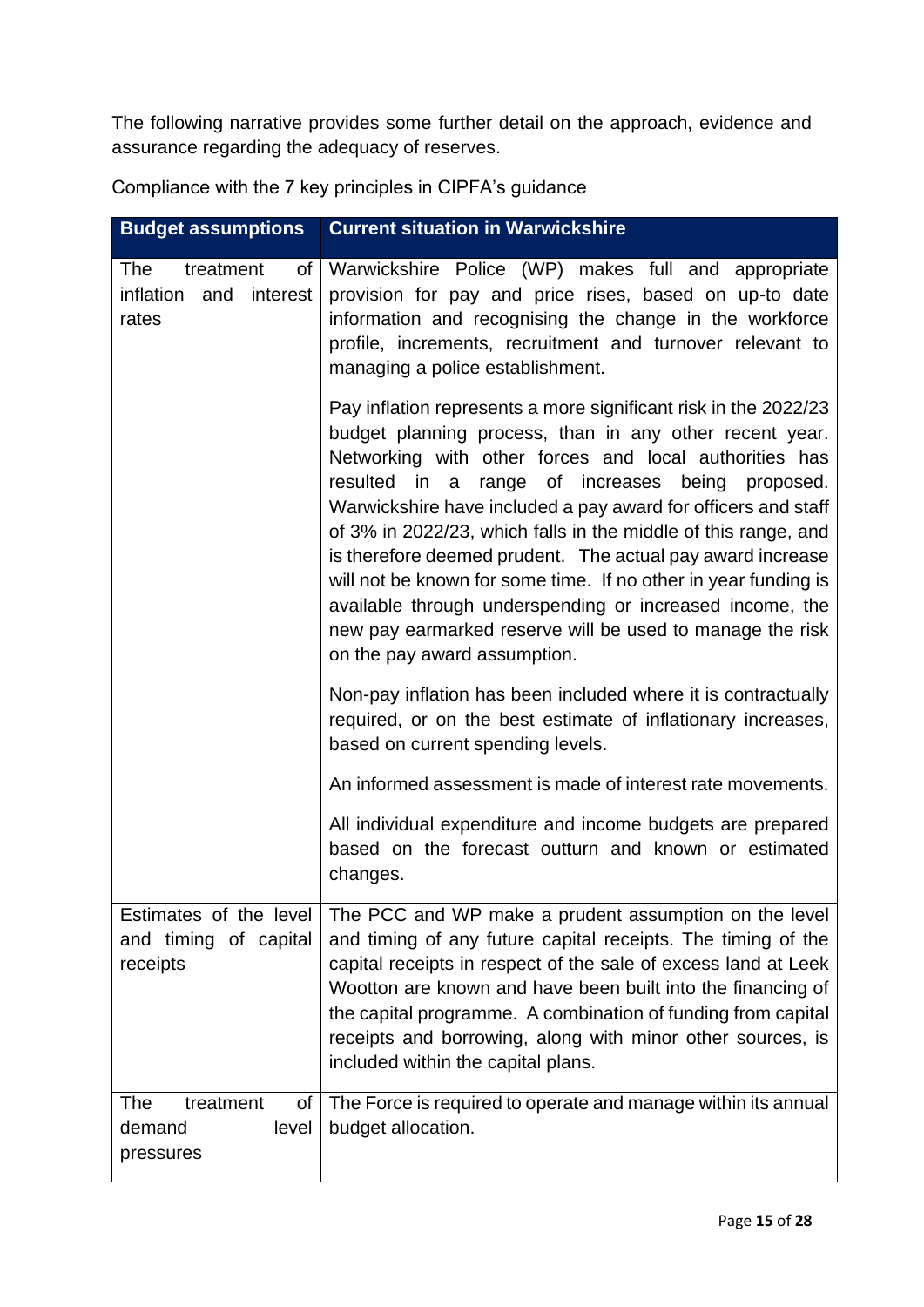|                                                                                         | Chief Constable retains a modest operational<br>The<br>contingency within the budget to help finance more minor<br>unexpected operations or events that require a policing<br>response. The former covid reserve will also help to provide<br>further operational risk cover, under its new name of Covid<br>and operational contingency. As a small standalone force<br>operational risks can carry a more significant effect on<br>financial resources.                                                                                                                                  |
|-----------------------------------------------------------------------------------------|--------------------------------------------------------------------------------------------------------------------------------------------------------------------------------------------------------------------------------------------------------------------------------------------------------------------------------------------------------------------------------------------------------------------------------------------------------------------------------------------------------------------------------------------------------------------------------------------|
|                                                                                         | The force has already identified significant savings that were<br>removed from the budget on the 1 <sup>st</sup> April 2021, along with<br>some minor savings in April 2022. The draft budget<br>represents a balanced position, although the MTFP indicates<br>that more significant savings are required over the next three<br>years. These equate to approximately £1m per annum for<br>each year from 2023/24 to 2025/26.                                                                                                                                                             |
|                                                                                         | Any significant pressures from changes in demand would<br>need to be addressed initially from other savings within the in-<br>year budget, and the budget or general reserve would only be<br>used in the more serious situations.                                                                                                                                                                                                                                                                                                                                                         |
|                                                                                         | Government grants are generally announced annually in<br>advance and are cash limited. Any new policing pressures<br>arising during the year will have to be funded from within the<br>budget which will ultimately require other savings or<br>efficiencies to be found.                                                                                                                                                                                                                                                                                                                  |
|                                                                                         | The PCC holds a number of earmarked revenue reserves to<br>help<br>finance specific<br>expenditure<br>commitments.<br>Appropriations are made to and from these reserves on an<br>annual basis as approved by the PCC and in line with the<br>purpose of the reserve.                                                                                                                                                                                                                                                                                                                      |
|                                                                                         | Finally general reserves will only be used as a last resort to<br>manage and fund demand-led pressures.                                                                                                                                                                                                                                                                                                                                                                                                                                                                                    |
| The<br>treatment<br>Οf<br>efficiency<br>planned<br>savings<br>and<br>productivity gains | £4m of savings were identified as part of the budget setting<br>process for 2021/22, and further efficiency savings in 2021/22<br>were also identified and delivered. The forecast outturn for<br>2021/22 is on track with an increased contribution to reserves<br>projected. The Commissioner has set his new Police and<br>Crime Plan priorities, which are underpinned by the Chief<br>Constables Fit For the Future strategy. The 2022/23 budget<br>will deliver a number of anticipated benefits which will drive<br>more efficient working and increased productivity, particularly |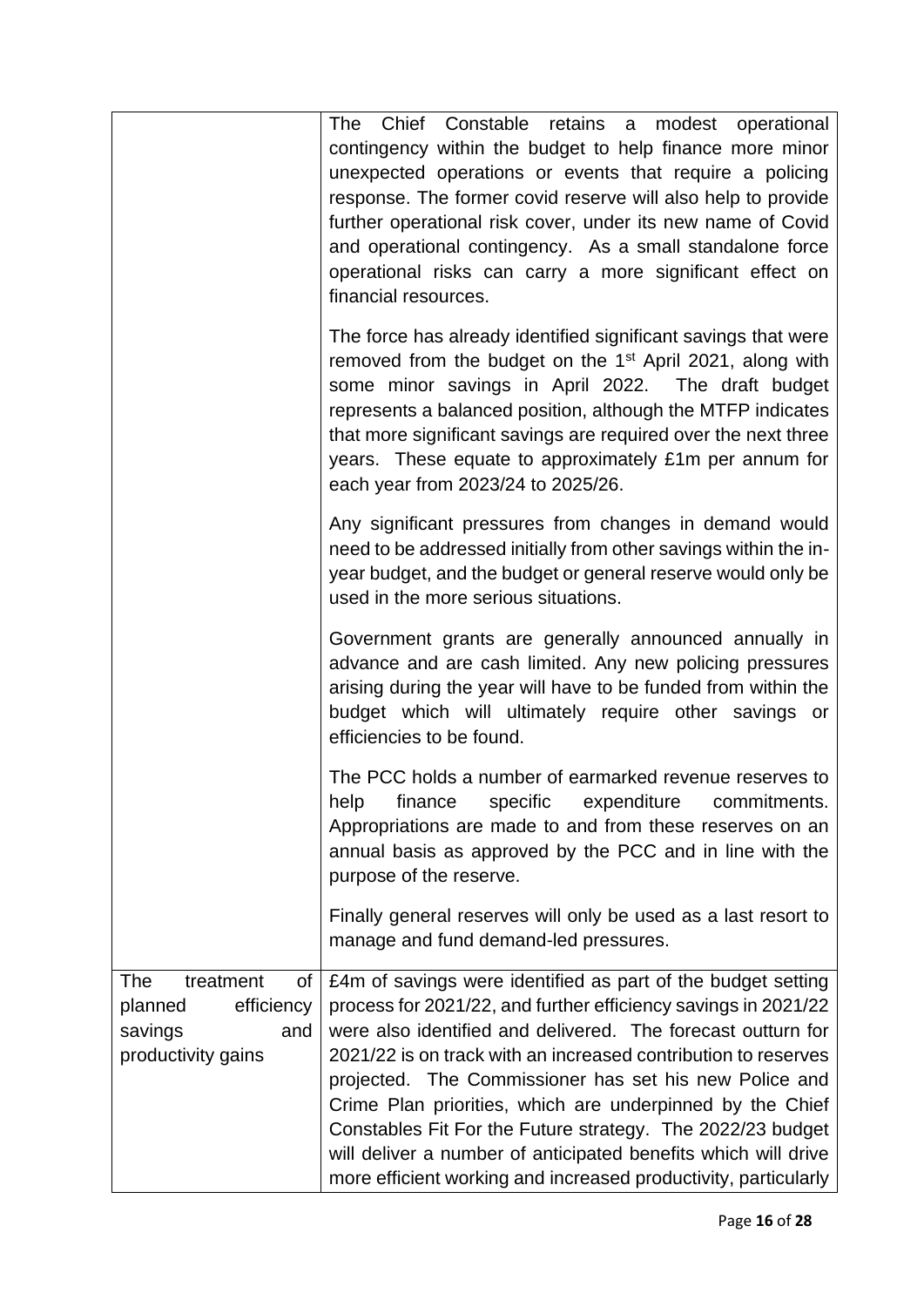|                                                                                                                                                                                           | through the introduction and development of power<br>applications following the recent investments in modern,<br>robust and compliant ICT. Further savings are required over<br>the MTFP, averaging approximately £1m per annum from<br>2023/24 to 2025/26 inclusive.<br>Early planning for these<br>through the operational review (Empower) overseen by Chief<br>Officers and the business transformation team will identify<br>options for addressing this, should they be required as further<br>information is known to test the assumptions and the medium<br>term position becomes clearer through the monitoring and<br>annual budget setting processes.                                                                            |
|-------------------------------------------------------------------------------------------------------------------------------------------------------------------------------------------|---------------------------------------------------------------------------------------------------------------------------------------------------------------------------------------------------------------------------------------------------------------------------------------------------------------------------------------------------------------------------------------------------------------------------------------------------------------------------------------------------------------------------------------------------------------------------------------------------------------------------------------------------------------------------------------------------------------------------------------------|
| financial<br>The<br>risks<br>in<br>inherent<br>any<br>significant new funding<br>partnerships,<br>collaboration,<br>major<br>outsourcing<br>arrangements or major<br>capital developments | The financial consequences of partnership, collaboration<br>working, outsourcing arrangements or capital investment are<br>reported to the PCC as part of the regular monitoring and<br>budget review process. Where relevant any additional costs<br>have been incorporated in the annual revenue budget. These<br>are reviewed regularly during the year in the budget<br>monitoring reports report and where necessary the MTFP is<br>amended.                                                                                                                                                                                                                                                                                           |
|                                                                                                                                                                                           | Warwickshire have established new partnership working<br>arrangements with West Midland police for forensics services<br>which is operating well and will continue to be monitored<br>closely. All the anticipated costs are included within the<br>budget and MTFP.                                                                                                                                                                                                                                                                                                                                                                                                                                                                        |
|                                                                                                                                                                                           | Some historical storage facilities will remain with West Mercia<br>in the medium term at relatively minor cost, which has been<br>provided for in the budget and MTFP. Whilst the ICT services<br>have not fully transitioned away from the hosted West Mercia<br>service, assurances around this and the costs have been<br>received from the Chief Constable and at the time of writing,<br>no significant additional transitional cost is anticipated. The<br>embedding of ICT services and systems does remain a risk<br>financially and operationally and any costs, in the absence of<br>increased income or underspending in year will be met from<br>the budget/transformation reserve, subject to approval by the<br>Commissioner. |
|                                                                                                                                                                                           | There is a risk that local authority partners will withdraw<br>funding from projects due to increasing pressure and<br>demands on their own budgets. This may also manifest as<br>requests for increased contributions from policing, putting<br>additional pressure on police budgets. Any such instances of                                                                                                                                                                                                                                                                                                                                                                                                                               |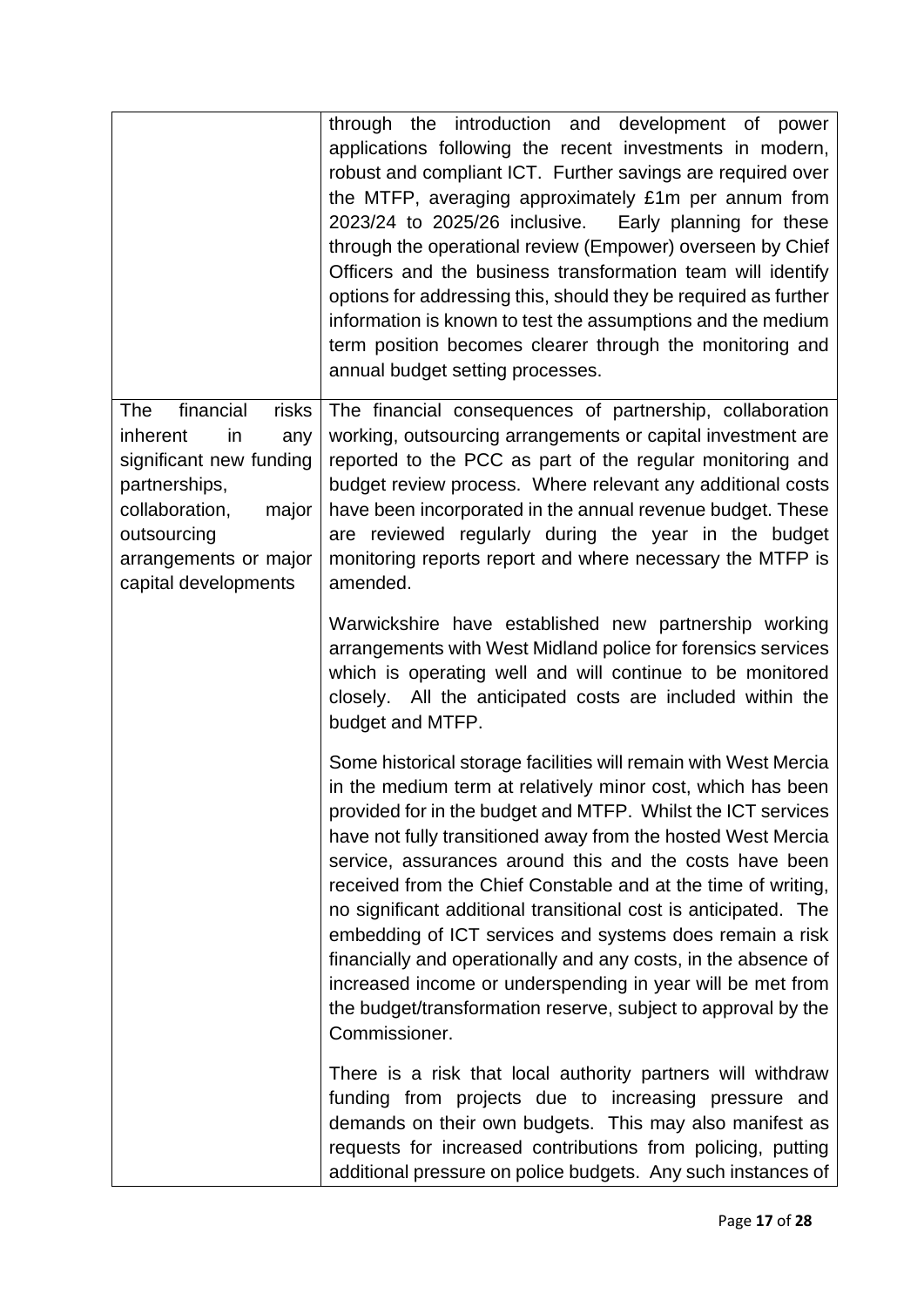|                                                                                                                                                                   | this need to be managed through the strong working<br>relationships that we have with partners.<br>The continued viability of private sector commercial partners<br>will be exposed to increased risks in the event of an economic<br>recession or other challenges, for example around meeting<br>demand/staffing as we emerge from the pandemic or around<br>supply chain pressures.                                                                                                                                                                                                                                                                                                                                                                                                                                  |  |  |  |
|-------------------------------------------------------------------------------------------------------------------------------------------------------------------|-------------------------------------------------------------------------------------------------------------------------------------------------------------------------------------------------------------------------------------------------------------------------------------------------------------------------------------------------------------------------------------------------------------------------------------------------------------------------------------------------------------------------------------------------------------------------------------------------------------------------------------------------------------------------------------------------------------------------------------------------------------------------------------------------------------------------|--|--|--|
| availability<br>The<br>of<br>reserves, government<br>grants and other funds<br>deal with<br>major<br>to<br>contingencies and the<br>of<br>adequacy<br>provisions. | The PCC has retained a number of earmarked revenue<br>reserves to meet specific expenditure items. These are<br>included within this report.                                                                                                                                                                                                                                                                                                                                                                                                                                                                                                                                                                                                                                                                            |  |  |  |
|                                                                                                                                                                   | The access criteria for special grants state that PCCs may be<br>required to fund up to 1% of their net budget requirement<br>themselves before the Government considers grant aid. This<br>applies on an annual basis. However, the grant criteria have<br>been tightened and the likelihood of special grant funding has<br>therefore reduced, This risk will always be provided for within<br>the general reserve.                                                                                                                                                                                                                                                                                                                                                                                                   |  |  |  |
|                                                                                                                                                                   | Reserve levels have remained resilient, throughout the<br>pandemic, and while the force has implemented a huge ICT<br>transformation programme, and stood up services in<br>Warwickshire following the exit from the former alliance. This<br>process is nearing completion, and the next phase of driving<br>out more efficient working will begin. HS2 policing of the<br>construction site is anticipated to be an ongoing drain on<br>resources over the medium to longer term as its construction<br>continues and this will be monitored, and any other funding<br>opportunities considered if they become available.                                                                                                                                                                                             |  |  |  |
| The general financial<br>climate to which the<br>PCC is subject.                                                                                                  | The finance settlement for 2022/23 was generally positive.<br>Government support for the recruitment of the final tranche<br>of 8,000 additional officers has been confirmed, which<br>equates to 55 additional officers in Warwickshire. The<br>settlement also provides for precept flexibility on a band D<br>property of up to £10 in 2022/23. However, crime and the<br>challenges facing policing as well as policing itself continues<br>to evolve at pace, and there remains some uncertainty<br>regarding the review of the police funding formula, and the<br>impact this may have on Warwickshire, in addition to the<br>timing of its implementation. However, the medium term<br>financial plan over a 5 year period reflects our best estimate<br>of future inflation rates, cost pressures, increases in |  |  |  |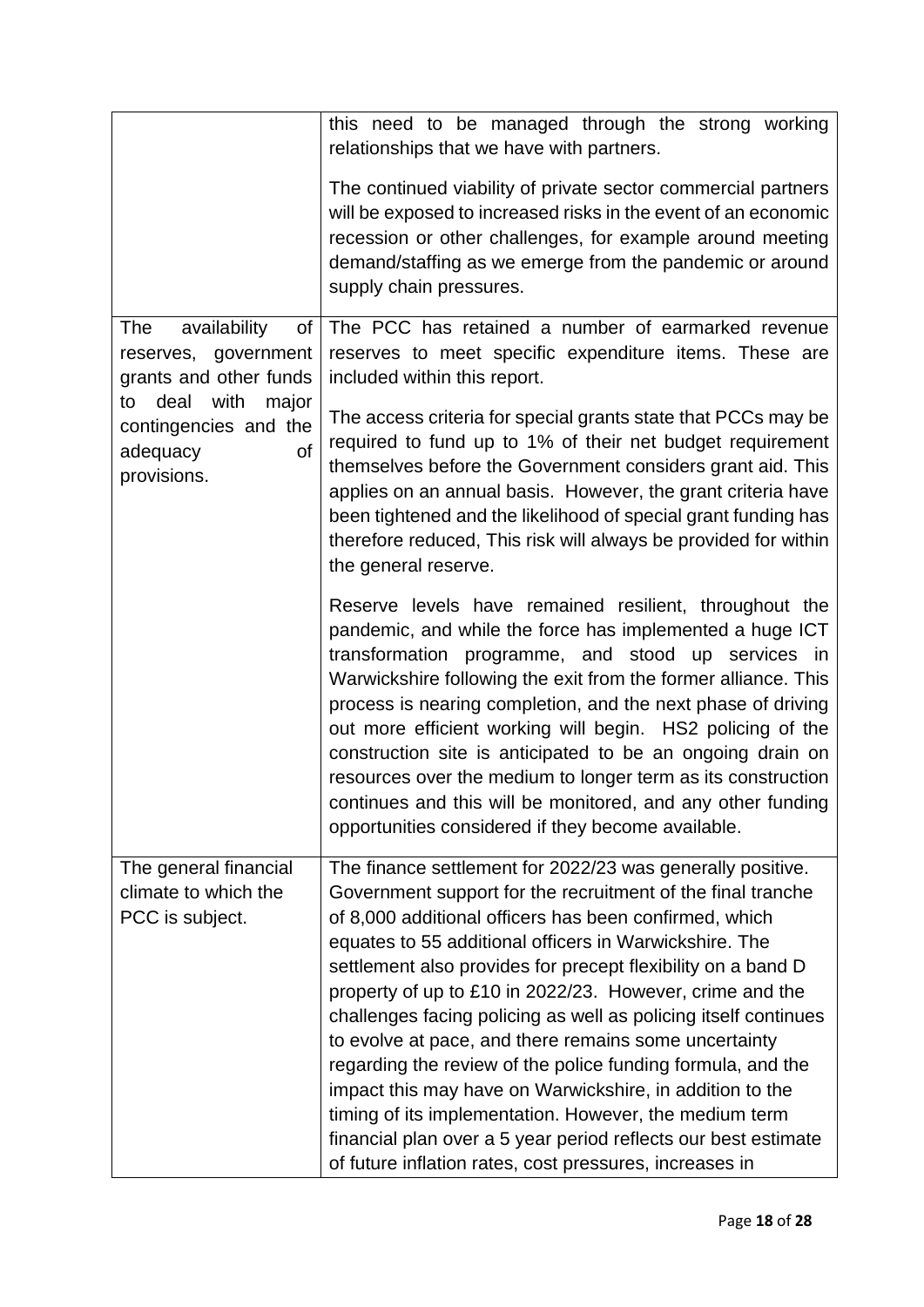| government grants and revenues raised from Council Tax as     |
|---------------------------------------------------------------|
| they impact on the Force, and the consequences of the         |
| funding formula review risk will continue to be monitored as  |
| more information becomes available in time.                   |
| General inflation in the U.K. has increased recently above    |
| 5%, and energy costs have increased considerably and are      |
| estimated to increase still further. This is putting pressure |
| on personal finances, pay budgets to keep up with             |
| inflationary increases, but also concerns around the          |
| affordability of increases in the precept, but the issues     |
| around each of these are being monitored through              |
| engagements and communication with the public and key         |
| stakeholders.                                                 |
| The economic impact of the global pandemic may not yet be     |
| fully known, although it is becoming increasing evident that  |
| this is a long term issue and living with the virus and       |
| managing the impacts of it is likely to become the new norm.  |
|                                                               |
|                                                               |

# General Reserve

In recent years, the Treasurer has undertaken a review of the significant risks and pressures facing the Police and Crime Commissioner before setting a minimum level of reserves held in a General Reserve. In addition, the Treasurer has undertaken a comprehensive review of all reserves held. This has been undertaken again this year in light of the current circumstances in which the force is operating.

The key risks the Police and Crime Commissioner faces (and for which no specific provision in Earmarked Reserves is made) are:

The possibility of savings targets not being met. In 2021/22, a specific allocation for this within earmarked reserves was removed as significant savings were delivered prior to the start of the year. The 2022/23 draft budget is indicating a balanced position, and although savings are outlined across the MTFP, early planning through the operational review should be able to accommodate such savings if they are required as more financial information is available prior to 2023/24.

Provision for possible delays in the delivery of savings was set at £0.500m in 2021/22. It is recommended as part of the risk assessment, that provision for delayed savings is removed as there is ample time for planning for savings identified from 2023/24 onwards in the MTFP, and a strategy for dealing with this is in hand. Budgets are now better understood as we emerge from the former alliance, and the forecast outturn in 2021/22 is on track and an underspend or increased contribution to reserves is anticipated.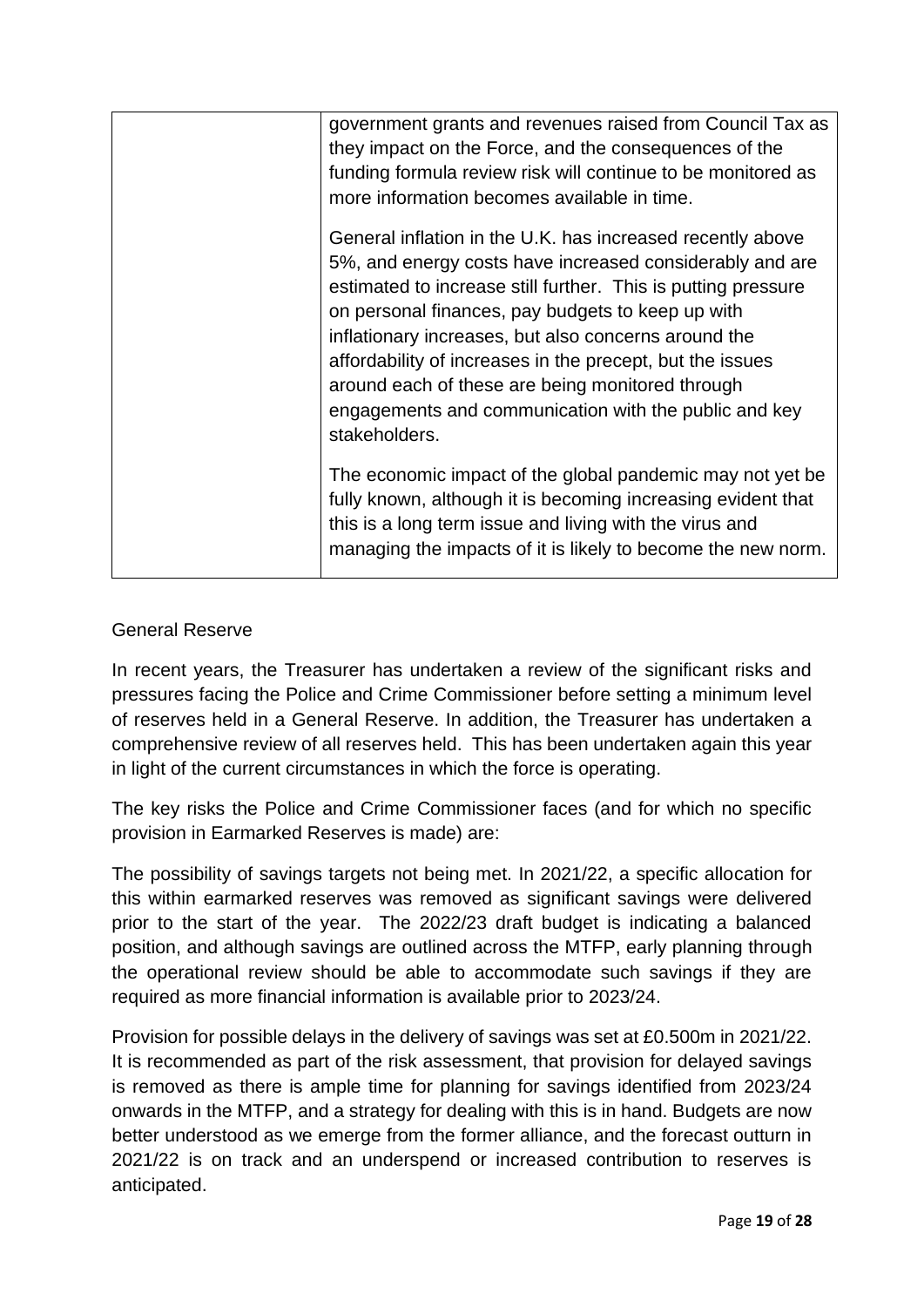The risks surrounding the funding formula review which has been commenced by Government, does require some set aside within the general reserve. The timing and implementation of any outcomes is still slightly uncertain, although work is progressing at pace, and some early indications and communication are anticipated by early summer 2022. Little information is known, although the Government have indicated a commitment to implement changes during this parliament. Whether this comes to fruition will be the subject of further work over coming months. The Home Office did consult on a new formula during 2015 but later abandoned the consultation. At the time estimates of the impact on Warwickshire ranged from a decrease of approximately £2m to an increase of over £2m in funding, so the range was very broad. In order to mitigate any risks around this it is recommended that £1.000m of the general reserve be identified to deal with this risk, if the outcome is that Warwickshire's share of funding will be decreased. This will help to manage the transitional process, as any changes are implemented.

Any unforeseen costs in establishing and embedding the ICT and transactional service arrangements in Warwickshire. It is acknowledged that ICT represents the single most complex and costly area of transition, and although the majority of transition and transformation work should be completed by April 2022, this remains at risk until all services are delivered in Warwickshire and outside of the hosted services by West Mercia. The Commissioner and Chief Officer teams continue to be updated regularly, on the ICT transition and the related governance arrangements with West Mercia, which are also overseen by an independent intermediary with links to the Home Office. There is growing certainty regarding the transition, but this remains at risk, the next few weeks and months are critical and it therefore feels prudent to allocate £0.500m within the General Reserve to manage this risk.

To provide cover for "extraordinary" events or investigations, recognising that these would be likely to attract Special Police Grant (for costs in excess of 1% of the budget). HS2 policing is likely to escalate and in the absence of any additional funding, cover in general reserves is prudent. Likewise the pandemic has demonstrated that 'extraordinary' events can be resource intensive and lead to significant additional cost. However, it has also been evident that in such circumstance additional government funding is likely to be made available to manage the financial pressures that such events create, although there is often a time lag between costs being incurred and assistance being confirmed. Nonetheless a prudent provision for such events might be a provision of approximately £2.0m, roughly 1.5% of the annual core funding level.

The risk of increased inflation. The Medium Term Financial Plan includes prudent assumptions regarding the estimated increases in budgets for pay and other inflation. Whilst an earmarked reserve has been set up to manage any variation in the pay assumption due to the specific uncertainty in this area of spend this year, an allocation of £0.500m is suggested within the general reserve is suggested to cover any increase in non-pay inflation and supply chain costs.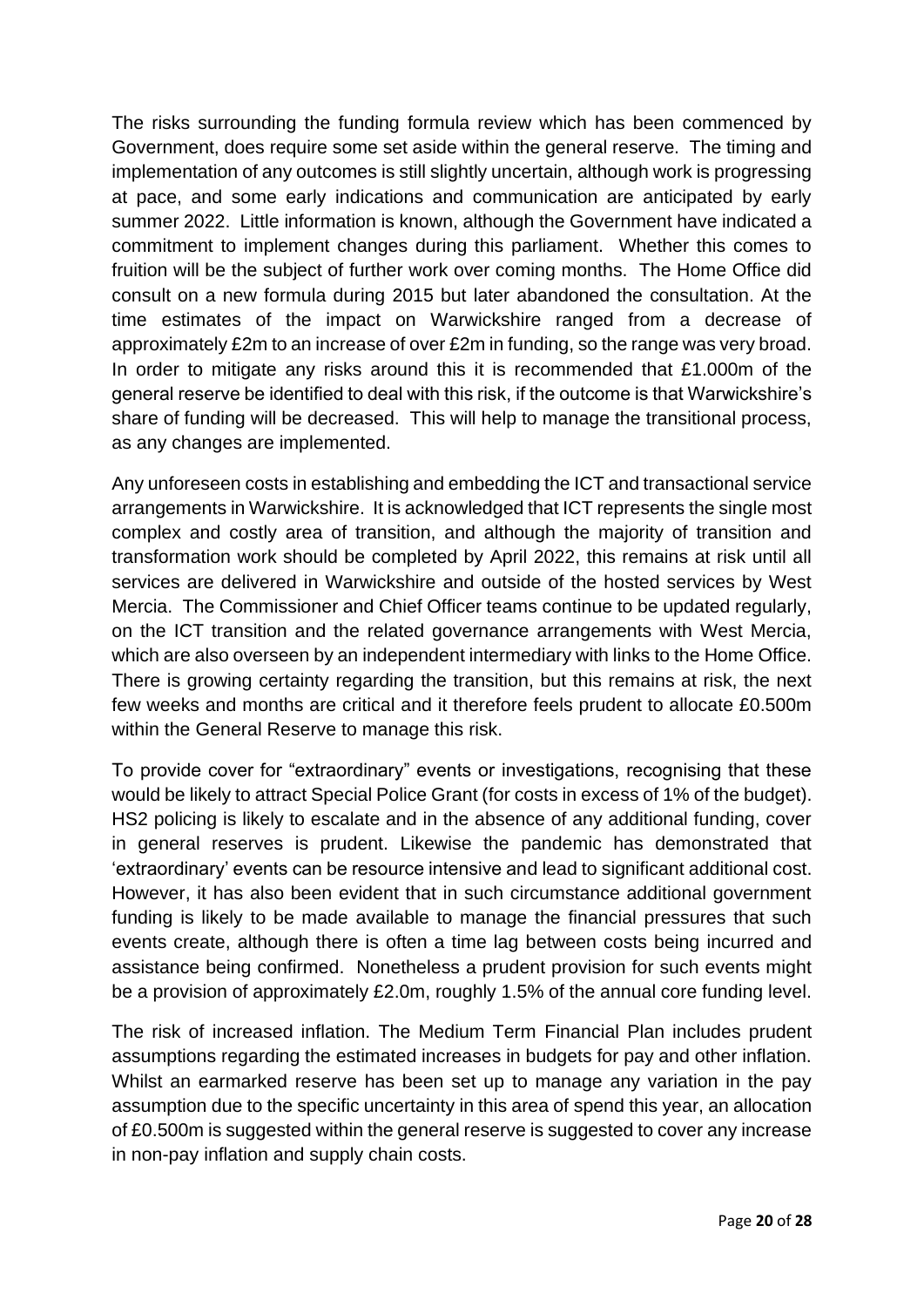The risks associated with future austerity over and above any funding formula review changes that may impact Warwickshire. Whilst the impact and severity of any future austerity measures is unknown, this remains a risk despite the improved economic forecasts in the CSR announcement. The three year spending review has outlined the increases in national police funding over the next two years which gives increased certainty in the medium term, but what is not clear is how this funding will translate at a local level. Despite this, it is suggested that no specific provision be allocated to this currently, on the basis that actions would need to be taken to mitigate any significant reductions, and that the earmarked budget reserve, and provision within the general reserve for the funding formula should be adequate to manage the potential risk regarding reductions in core funding should they occur while actions are introduced to reduce costs as part of a planned approach.

The risks associated with future council tax funding. Council tax funding appears to be very resilient despite the pandemic, it is less clear if this will be sustained as pressure increases on the cost of living, particularly if pay increases do not keep pace. However, prudent estimates of council tax funding are included in the MTFP, and on this basis it is not suggested that additional allocations are identified within general reserves to cover this risk, as they would need to be dealt with as part of the annual budget setting process.

The risks associated with our commercial vetting service are managed through the vetting earmarked reserve and also through the budget reserve if necessary. The service is currently performing well and demand is high, but reputation, legal and financial risks remain. The Warwickshire service is accredited and the Chief Constable is the national lead for vetting and will therefore remain abreast of risk and any future changes or developments in this area of service. Therefore, no specific additional allocation of the general reserve to manage this risk is recommended at this stage.

There is still a lack of complete clarity around government plans on the timing and costs for the replacement of the Airwaves network (referred to as ESN). However, prudent levels of funding, including grant have been made in the Medium Term Capital Programme, and any significant additional capital costs that may occur in the short term would have to be met from reviewing the capital programme. Any increased revenue costs or grant reductions in the short term would need to be funded from further efficiencies or the budget reserve.it is suggested that no provision within general reserves therefore be made currently.

There should be a general contingency provision for unknowns. Assessing a prudent level for this is impossible, but would be unlikely to be less than 1% of net revenue expenditure, which equates to around £1m.

The total cost of the provision required from within the general reserve, where it is possible to make any informed assessment is £5m. This is equivalent to approximately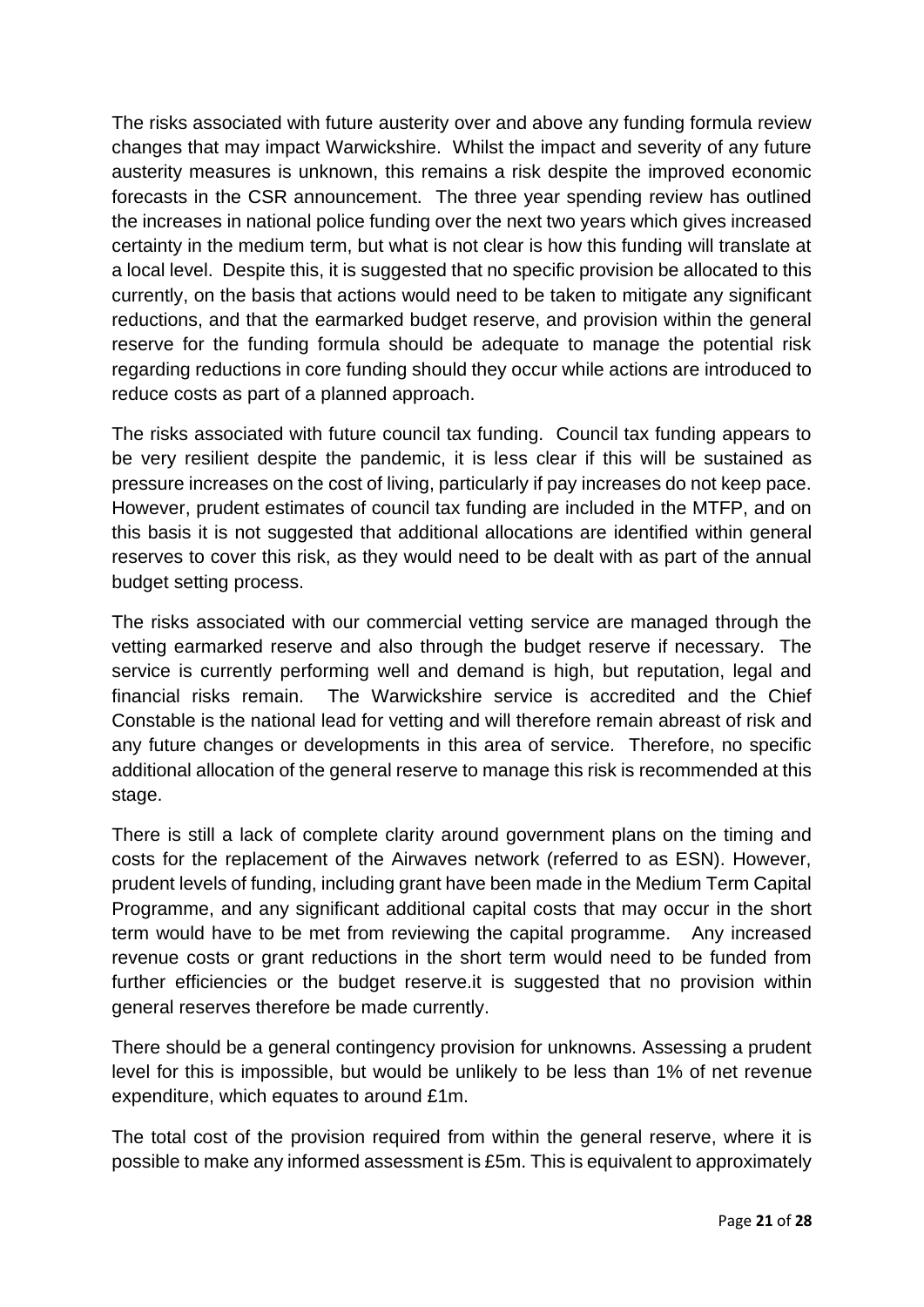4% of the net revenue budget However, it should be noted that the effect of any single event could impact significantly, and the recommendation is that serious consideration be given to increasing the general reserve to £6m in 2023/24 to keep pace with the anticipated increases in the net budget, and to retain coverage of between 4% and 5% in general reserve provision. The Commissioner does not necessarily have to provide money in reserves for each of these risk elements individually, unless they are certain to occur, as one contingency can provide for several possible events, provided that all of the events are considered to be unlikely to occur together. However, he does need to give realistic consideration to the likelihood of them occurring during the period covered by the plan.

Given all of these assessments, it is recommended that a minimum level of £5.0m is provided in general reserves. However, this will be kept under constant review over the next 12 months, with an anticipation that this may need to be increased from 2023/24 onwards as net revenue expenditure increases.

Provided that this sum is available at all times within reserves, I am satisfied that the level of reserves held is adequate based on known information and risk.

## Earmarked Reserves

The predicted balance at 31 March 2023 for each earmarked revenue reserve is shown in the table below.

| <b>Earmarked</b><br><b>Reserve</b>   | <b>Balance</b><br>1st<br>at<br><b>April</b><br>2022<br>£m | <b>Transfers</b><br>(net) £m | <b>Movement</b><br>Year<br>$\ln$<br>£m | <b>Forecast</b><br><b>Balance</b><br>31 <sup>st</sup><br>at<br><b>March</b><br>2023<br>£m | <b>of</b><br><b>Purpose</b><br><b>Reserve</b>                                                                                                                                                                                                               |
|--------------------------------------|-----------------------------------------------------------|------------------------------|----------------------------------------|-------------------------------------------------------------------------------------------|-------------------------------------------------------------------------------------------------------------------------------------------------------------------------------------------------------------------------------------------------------------|
| &<br><b>Budget</b><br>Transformation | 4.705                                                     | (0.161)                      | 0.000                                  | 4.544                                                                                     | To support one off<br>that<br>costs<br>may<br>in<br>the<br>emerge<br>budget<br>revenue<br>and to finance any<br>additional<br>transformation<br>work to provide and<br>embed services on<br>the<br>new<br>Warwickshire<br>infrastructure<br>and<br>systems. |

# Table 12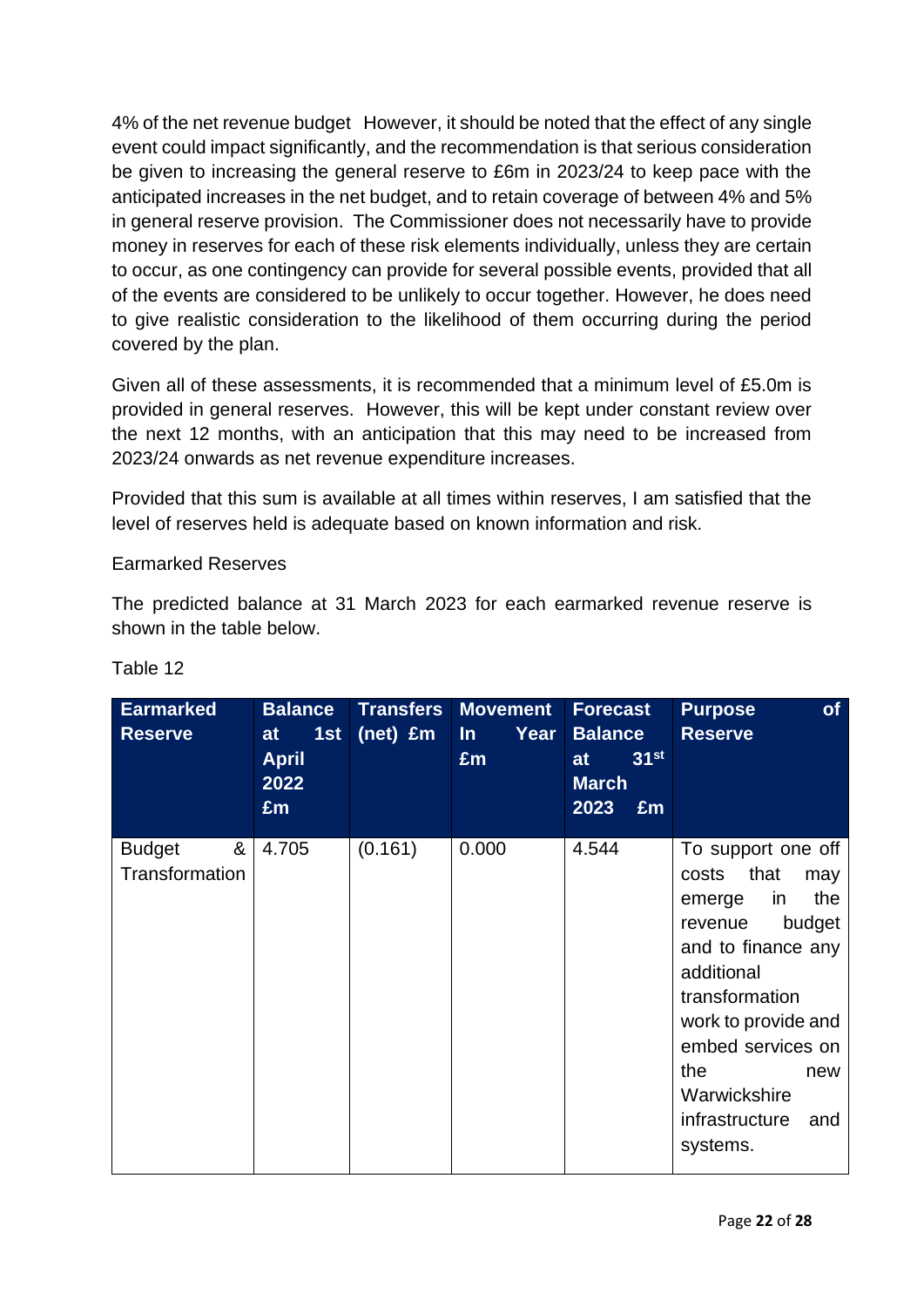| Vetting                                 | 0.573 | 0.000   | 0.000   | 0.573 | To<br>manage<br>any<br>reputational,<br>legal<br>financial<br>risk<br>or<br>the<br>around<br>commercial vetting<br>service                      |
|-----------------------------------------|-------|---------|---------|-------|-------------------------------------------------------------------------------------------------------------------------------------------------|
| Sustainability                          | 0.000 | 0.200   | 0.000   | 0.200 | To provide a fund<br>for the force to bid<br>against<br>for<br>sustainability<br>projects                                                       |
| Safer<br>Roads<br>Partnership           | 1.194 | 0.000   | (0.250) | 0.944 | Ring-fenced funds<br>held<br>finance<br>to<br>safety<br>road<br>initiatives.                                                                    |
| Pension<br>&<br>Redundancy              | 0.667 | 0.000   | 0.000   | 0.667 | To<br>fund<br>any<br>increased pension<br>costs or change<br>costs arising from<br>transformation<br><b>or</b><br>operational<br>the<br>review. |
| Insurance and<br><b>Legal Claims</b>    | 0.500 | 0.000   | 0.000   | 0.500 | Reserve<br>to<br>risks<br>manage<br>around<br>potentially<br>increased costs                                                                    |
| <b>PCC</b><br>Grants<br>and Initiatives | 0.300 | 0.000   | 0.000   | 0.300 | fund<br>To<br>one-off<br>schemes<br>and<br>initiatives<br>with<br>partners<br>to<br>or<br>manage increased<br>commissioned<br>service costs     |
| Collection<br>Fund                      | 0.339 | (0.339) | 0.000   | 0.000 | To<br>manage<br>collection fund risk,<br>but transferred to<br>budget<br>the<br>and<br>transformation<br>reserve                                |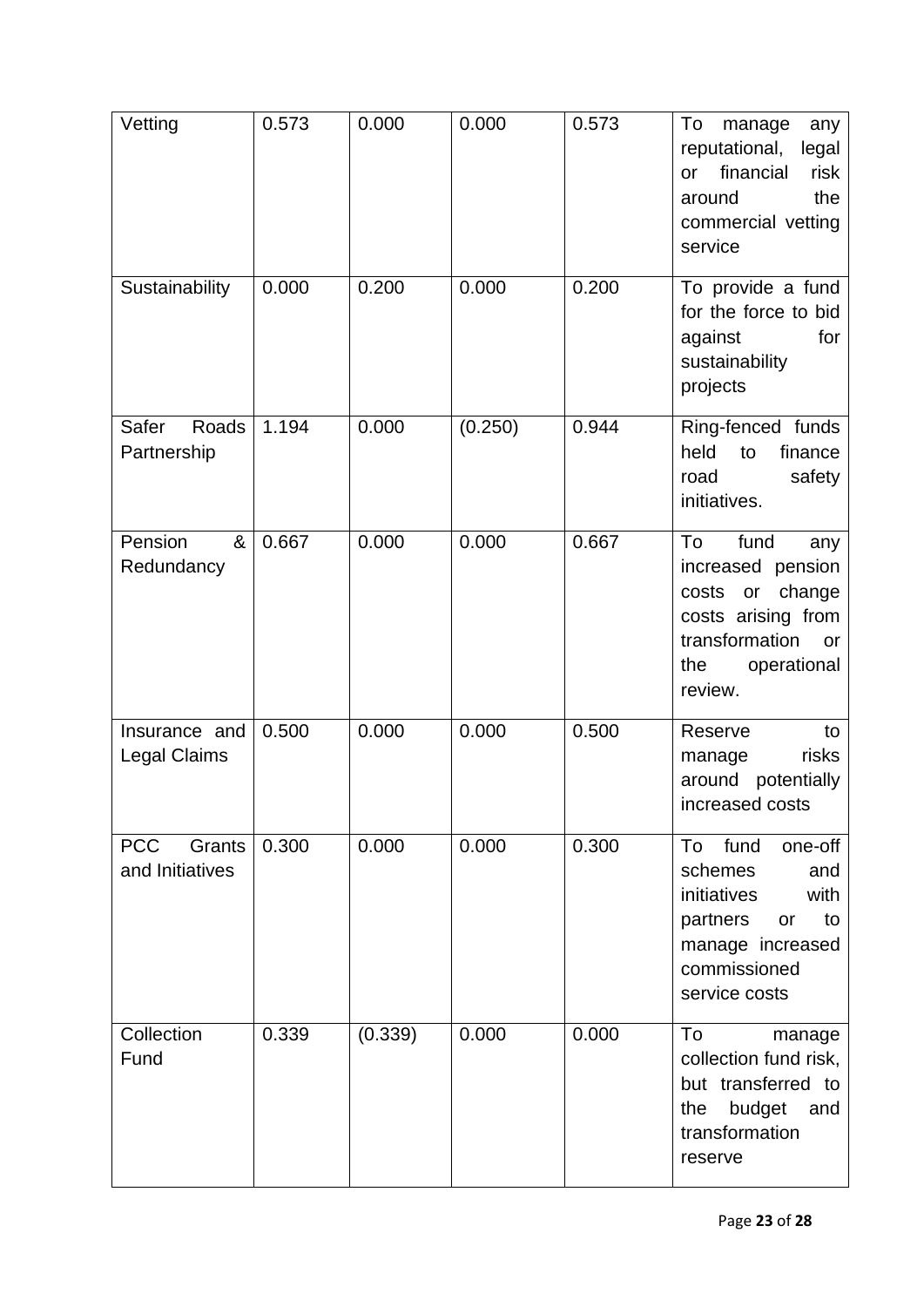| Income                                              | 0.250 | 0.000 | 0.000   | 0.250 | To<br>manage<br>fluctuations<br>and<br>pressures on non-<br>vetting income                                             |
|-----------------------------------------------------|-------|-------|---------|-------|------------------------------------------------------------------------------------------------------------------------|
| Covid<br>and<br>operational<br>contingency          | 0.500 | 0.000 | 0.000   | 0.500 | To deal with any<br>remaining<br>pandemic risk and<br>provide<br>to<br>operational policing<br>contingency             |
| Pay                                                 | 0.000 | 0.500 | 0.000   | 0.500 | To<br>address<br>any<br>variation in the pay<br>award above that<br>assumed as part of<br>the 2022/23 draft<br>budget. |
| <b>Total</b><br><b>Earmarked</b><br><b>Reserves</b> | 9.028 | 0.200 | (0.250) | 8.978 |                                                                                                                        |

Capital Reserves and Balances

In addition to the revenue reserves, capital reserves are also maintained. These are used to finance the capital programme.

Capital Grants Unapplied are set aside on the balance sheet. This holds the capital grants from the Home Office that have not yet been spent. These grants are applied to fund the capital programme and can be carried forward without penalty until required. The balance on the reserve as at 1<sup>St</sup> April 2021 was £0.0m.

There is a Capital Receipts Reserve. This holds receipts from the sale of police land and buildings which are no longer needed for operational policing as more efficient use is made of partners' and the policing estate. The funding table in section 9 above outlines the receipts expected from asset sales from 2022/23 to 2026/27. The balance on the reserve as at 1<sup>st</sup> April 2021 was £0.0m.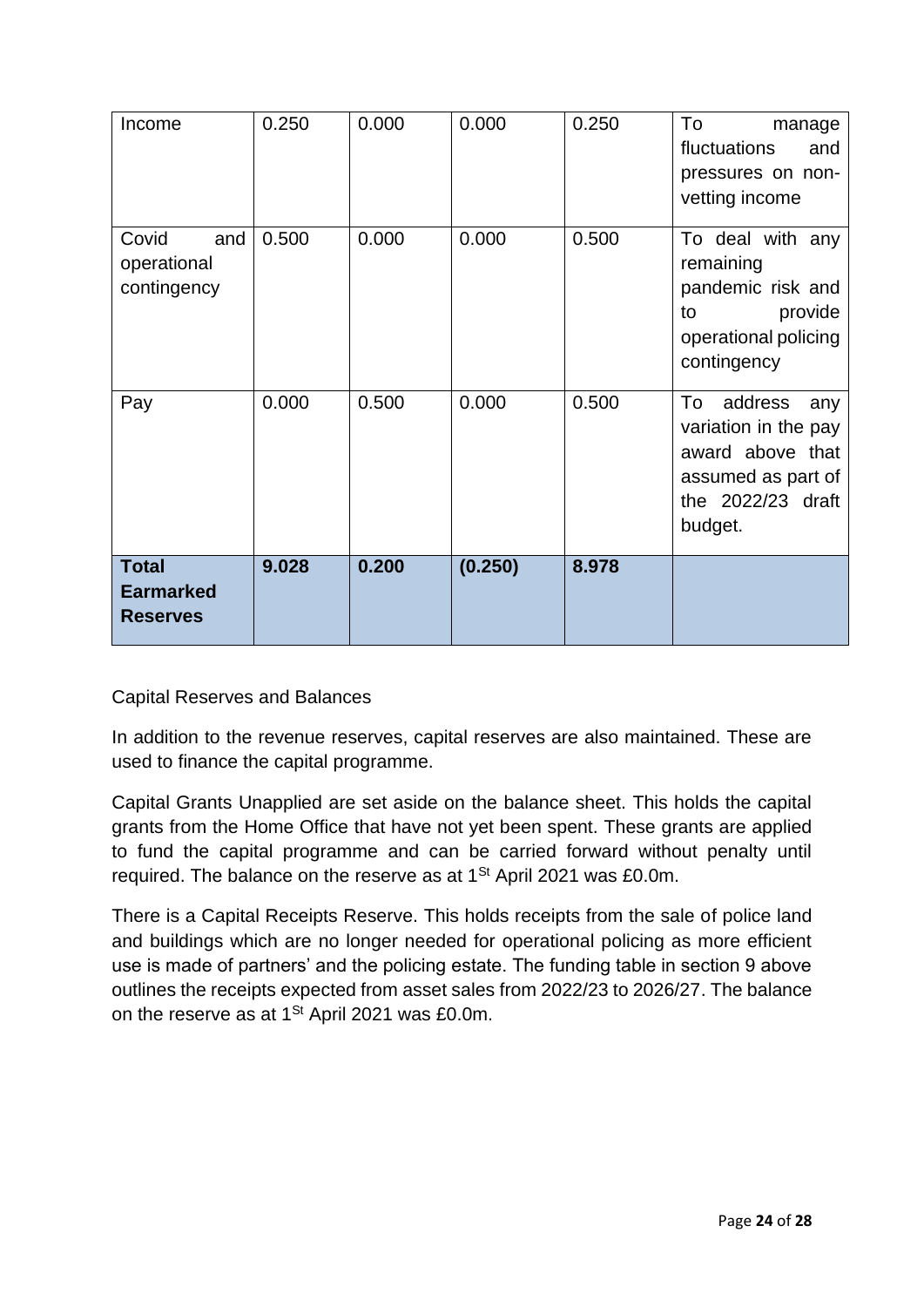## **Appendix B – updated earmarked reserves balances, usage and transfers over the Medium Term Financial Plan (as per the 2022/23 budget report.**

In considering the 2022/23 budget, the Commissioner has reviewed all of the reserves that he holds.

Allowing for all of the known costs the movement of reserves is summarised below over the MTFP period:

| Estimated reserve levels on the 1 <sup>st</sup> April 2022 | £14.028m  |
|------------------------------------------------------------|-----------|
| Transfer to a new sustainability reserve                   | £0.200m   |
| <b>Transfers from Safer Roads Reserve</b>                  | (E0.700m) |

## **Anticipated reserve levels at the end of the MTFP (31st March 2027) £13.528m**

There are a number of more general risks, some of which are largely outside the control of the force for which earmarked reserves have either been specifically created or they will be covered by either the budget or general reserve, including:

- Known Operations or any unforeseen major or unpredictable policing operations, which may be one-off in nature
- Pay, inflation and supply chain issues
- Pensions
- Legal
- Non-vetting service income fluctuations
- The commercial national contractor vetting service
- The national review of the police funding formula
- Digital technology changes in national police systems
- Introduction of the Emergency Services network (ESN)
- Estates strategy

Any other exceptional one-off issues, would need to be managed within the general reserve. It is recognised that this may be over and above any special grant application to the Home Office, however the reserve levels are set in recognition of the tightened criteria for such applications. The table below shows the reserve balances anticipated at the end of each year of the MTFP: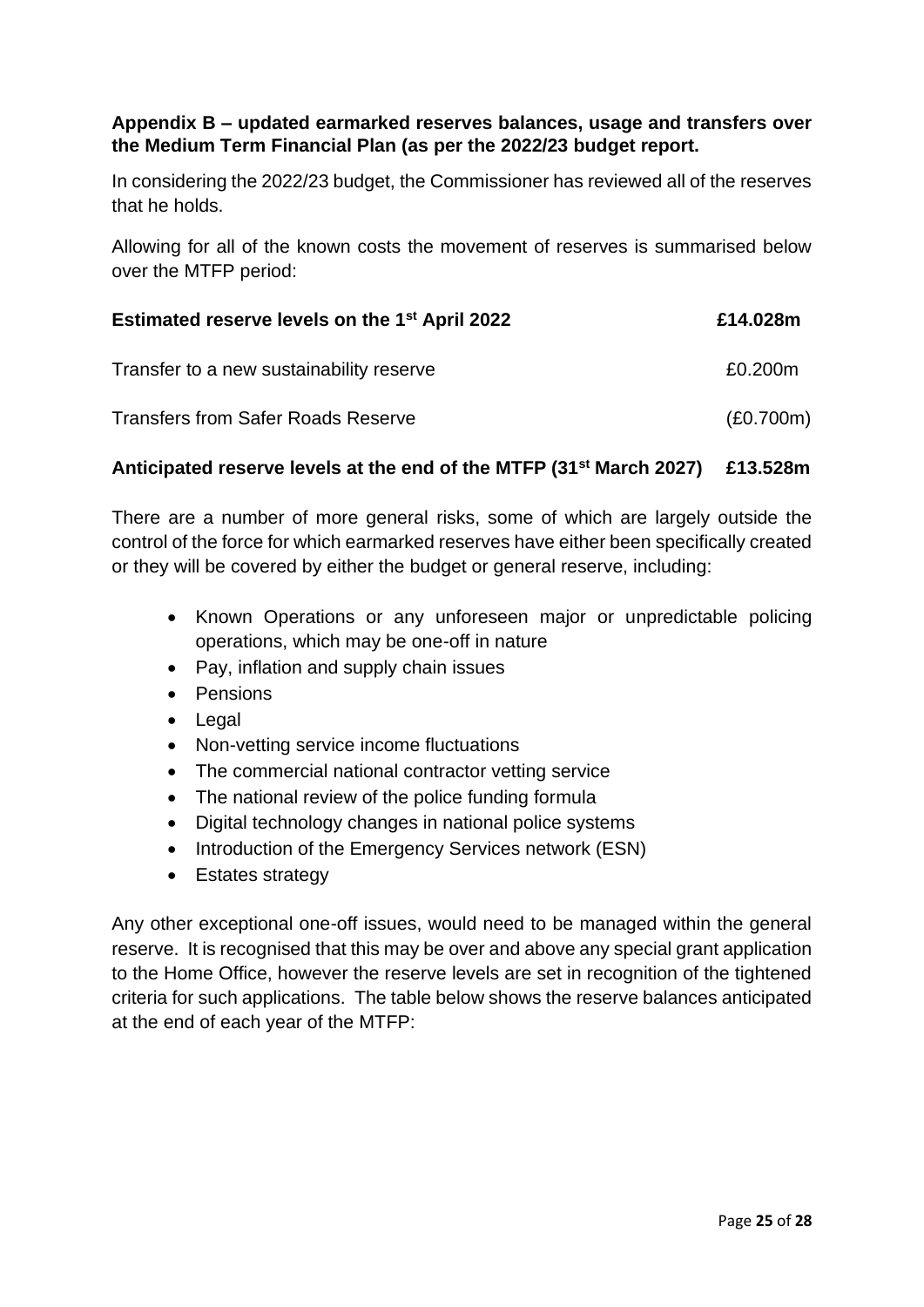# Table 11

|                                              | <b>Closing</b><br>balance<br>2020/21 | 2021/22<br>reserve<br>transfers | <b>Forecast</b><br>closing<br>balance<br>2021/22 | <b>Forecast</b><br>closing<br>balance<br>2022/23 | <b>Forecast</b><br>closing<br>balance<br>2023/24 | <b>Forecast</b><br>closing<br>balance<br>2024/25 | <b>Forecast</b><br>closing<br>balance<br>2025/26 | <b>Forecast</b><br>closing<br>balance<br>2026/27 |
|----------------------------------------------|--------------------------------------|---------------------------------|--------------------------------------------------|--------------------------------------------------|--------------------------------------------------|--------------------------------------------------|--------------------------------------------------|--------------------------------------------------|
| <b>General</b><br><b>Reserve</b>             | 5.000                                | 0.000                           | 5.000                                            | 5.000                                            | 5.000                                            | 5.000                                            | 5.000                                            | 5.000                                            |
| <b>Earmarked</b><br>reserves:                |                                      |                                 |                                                  |                                                  |                                                  |                                                  |                                                  |                                                  |
| &<br><b>Budget</b><br>Transformation         | 3.067                                | 1.638                           | 4.705                                            | 4.544                                            | 4.544                                            | 4.544                                            | 4.544                                            | 4.544                                            |
| Transformation                               | 1.378                                | (1.378)                         | 0.000                                            | 0.000                                            | 0.000                                            | 0.000                                            | 0.000                                            | 0.000                                            |
| Pay                                          | 0.000                                | 0.000                           | 0.000                                            | 0.500                                            | 0.500                                            | 0.500                                            | 0.500                                            | 0.500                                            |
| <b>PCC</b> initiatives                       | 0.300                                | 0.000                           | 0.300                                            | 0.300                                            | 0.300                                            | 0.300                                            | 0.300                                            | 0.300                                            |
| Pensions<br>&<br>redundancy                  | 0.500                                | 0.167                           | 0.667                                            | 0.667                                            | 0.667                                            | 0.667                                            | 0.667                                            | 0.667                                            |
| Insurance<br>&<br>legal                      | 0.253                                | 0.247                           | 0.500                                            | 0.500                                            | 0.500                                            | 0.500                                            | 0.500                                            | 0.500                                            |
| Sustainability                               | 0.000                                | 0.000                           | 0.000                                            | 0.200                                            | 0.200                                            | 0.200                                            | 0.200                                            | 0.200                                            |
| Income                                       | 0.000                                | 0.250                           | 0.250                                            | 0.250                                            | 0.250                                            | 0.250                                            | 0.250                                            | 0.250                                            |
| Covid<br>&<br>operational<br>contingency     | 0.386                                | 0.114                           | 0.500                                            | 0.500                                            | 0.500                                            | 0.500                                            | 0.500                                            | 0.500                                            |
| <b>Collection fund</b>                       | 0.000                                | 0.339                           | 0.339                                            | 0.000                                            | 0.000                                            | 0.000                                            | 0.000                                            | 0.000                                            |
| Vetting reserve                              | 0.573                                | 0.000                           | 0.573                                            | 0.573                                            | 0.573                                            | 0.573                                            | 0.573                                            | 0.573                                            |
| Safer Roads                                  | 1.231                                | (0.037)                         | 1.194                                            | 0.944                                            | 0.794                                            | 0.694                                            | 0.594                                            | 0.494                                            |
| <b>Total</b><br>earmarked<br>reserves        | 7.688                                | 1.340                           | 9.028                                            | 8.978                                            | 8.828                                            | 8.728                                            | 8.628                                            | 8.528                                            |
| <b>Total</b><br>available<br><b>reserves</b> | 12.688                               | 1.340                           | 14.028                                           | 13.978                                           | 13.828                                           | 13.728                                           | 13.628                                           | 13.528                                           |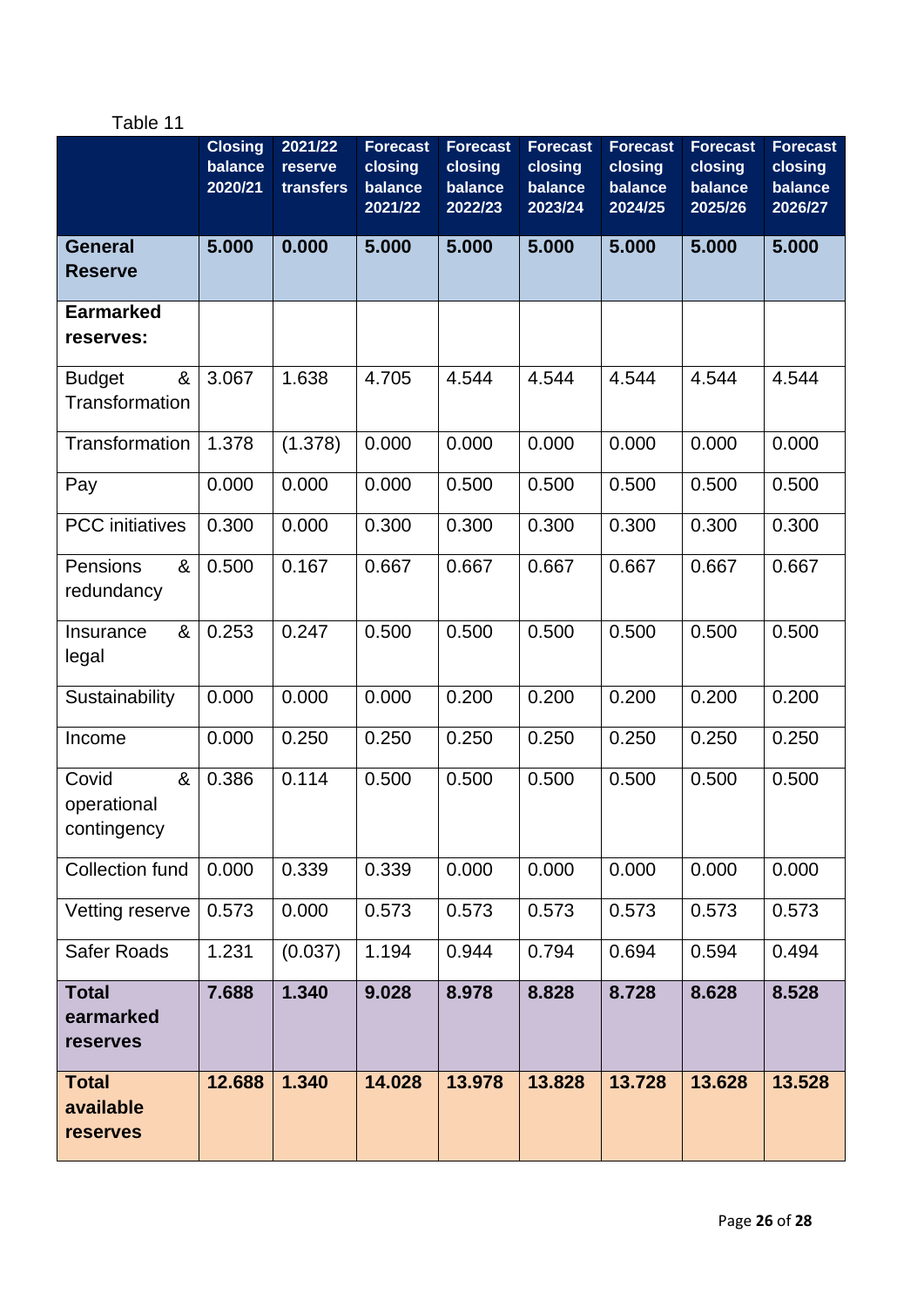**Appendix C - Analysis of revenue and capital reserves as at 31st March 2022**

|                                                             | <b>Actual</b><br><b>Balance</b><br>31.3.22<br>£m | <b>Planned</b><br>contributions<br>and<br>expenditure<br>on projects &<br>programmes<br>5<br>over<br>next<br>years £m | for<br><b>Funding</b><br>specific<br>projects and<br>programmes<br>beyond 26/27<br>£m | As a general<br>contingency<br>or resource to<br>other<br>meet<br>expenditure<br>needs<br>£m |
|-------------------------------------------------------------|--------------------------------------------------|-----------------------------------------------------------------------------------------------------------------------|---------------------------------------------------------------------------------------|----------------------------------------------------------------------------------------------|
| <b>GENERAL</b><br><b>REVENUE</b><br><b>RESERVE</b>          | 5.000                                            | 0.000                                                                                                                 | 0.000                                                                                 | 5.000                                                                                        |
| <b>EARMARKED</b><br><b>REVENUE</b><br><b>RESERVES</b>       |                                                  |                                                                                                                       |                                                                                       |                                                                                              |
| &<br><b>Budget</b><br>Transformation<br>Reserve             | 4.705                                            | 0.000                                                                                                                 | 4.705                                                                                 | 0.000                                                                                        |
| Fund<br>Collection<br>reserve                               | 0.339                                            | 0.000                                                                                                                 | 0.339                                                                                 | 0.000                                                                                        |
| Pay Reserve                                                 | 0.000                                            | 0.000                                                                                                                 | 0.000                                                                                 | 0.000                                                                                        |
| Sustainability<br>Reserve                                   | 0.000                                            | 0.000                                                                                                                 | 0.000                                                                                 | 0.000                                                                                        |
| Safer<br>Roads<br><b>Partnership Reserve</b>                | 1.194                                            | 0.700                                                                                                                 | 0.494                                                                                 | 0.000                                                                                        |
| Pensions<br>&<br>Redundancy<br>Reserve                      | 0.667                                            | 0.000                                                                                                                 | 0.667                                                                                 | 0.000                                                                                        |
| Insurance and Legal<br><b>Claims Reserve</b>                | 0.500                                            | 0.000                                                                                                                 | 0.500                                                                                 | 0.000                                                                                        |
| <b>PCC</b><br>Grants<br>and<br><b>Initiatives</b>           | 0.300                                            | 0.000                                                                                                                 | 0.300                                                                                 | 0.000                                                                                        |
| <b>Vetting Reserve</b>                                      | 0.573                                            | 0.000                                                                                                                 | 0.573                                                                                 | 0.000                                                                                        |
| <b>Income Reserve</b>                                       | 0.250                                            | 0.000                                                                                                                 | 0.250                                                                                 | 0.000                                                                                        |
| Covid-19<br>and<br>operational Reserve                      | 0.500                                            | 0.000                                                                                                                 | 0.500                                                                                 | 0.000                                                                                        |
| <b>Total</b><br><b>Earmarked</b><br><b>Revenue Reserves</b> | 14.028                                           | 0.700                                                                                                                 | 8.328                                                                                 | 5.000                                                                                        |
| <b>TOTAL</b><br><b>REVENUE</b><br><b>RESERVES</b>           |                                                  |                                                                                                                       |                                                                                       |                                                                                              |
| <b>CAPITAL</b>                                              |                                                  |                                                                                                                       |                                                                                       |                                                                                              |
| <b>RESERVES</b>                                             |                                                  |                                                                                                                       |                                                                                       |                                                                                              |
| Capital<br>Grants<br>Unapplied                              | 0.000                                            | 0.000                                                                                                                 | 0.000                                                                                 | 0.000                                                                                        |
| <b>Capital Receipts</b>                                     | 0.000                                            | 0.000                                                                                                                 | 0.000                                                                                 | 0.000                                                                                        |